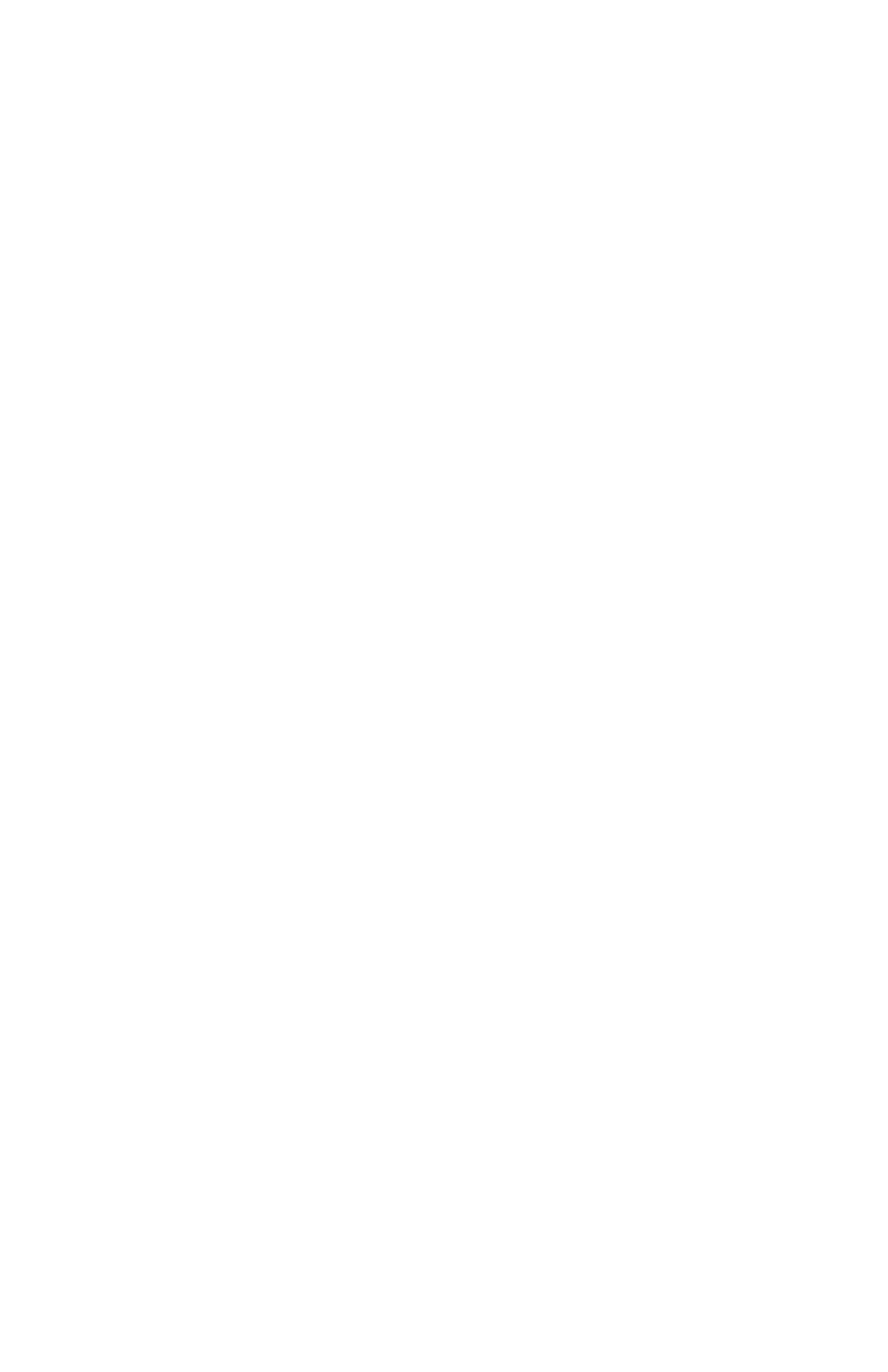# **Contents**

| Appendix: Readings for the Rite of Association  20 |  |
|----------------------------------------------------|--|
|                                                    |  |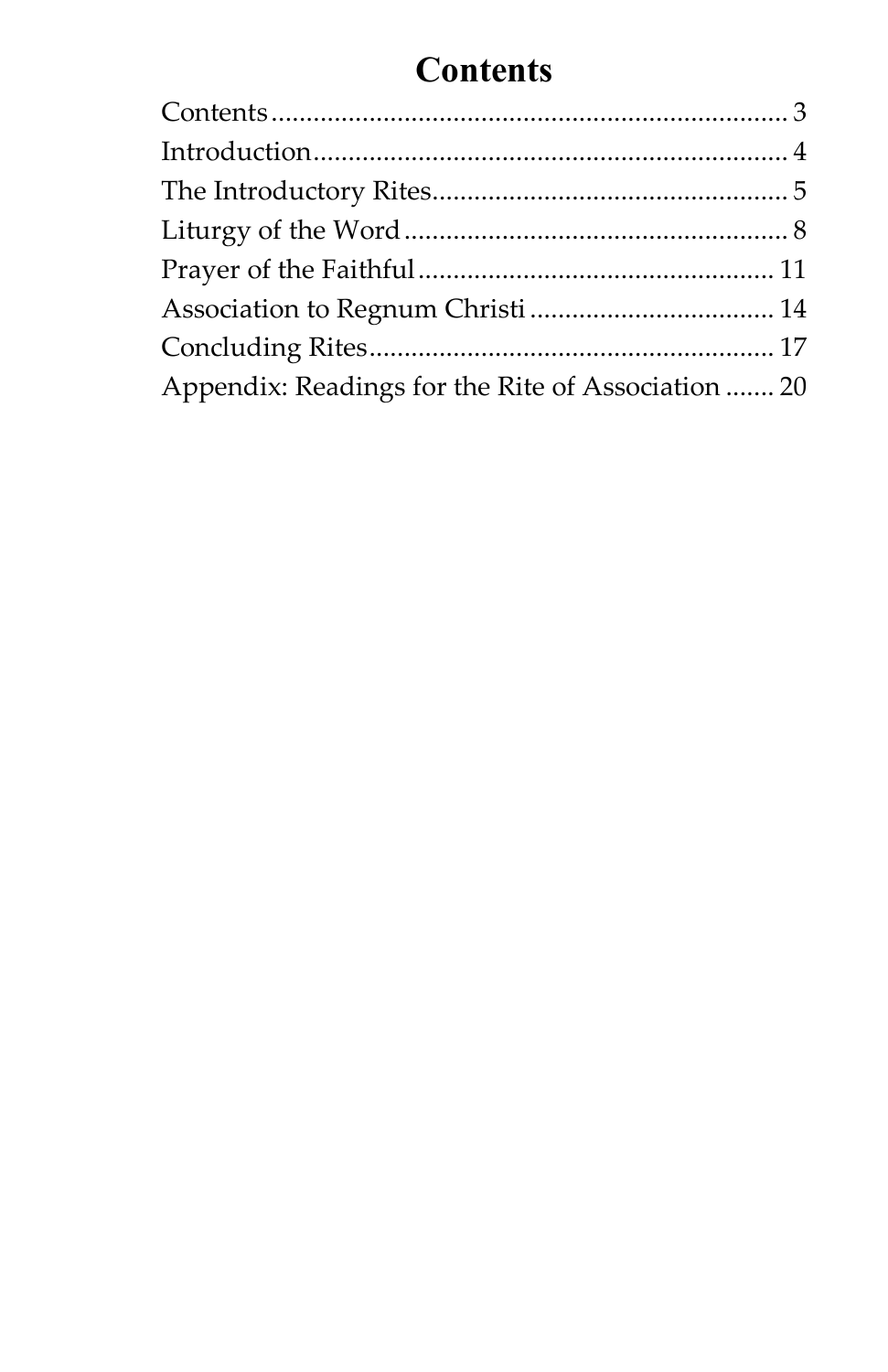#### Introduction

In accordance with the provisions of No. 20 of the *Rule of Life of the Lay Faithful Associated to the Regnum Christi Federation*, lay people who feel called to associate to Regnum Christi after spending some time experiencing the life of a Regnum Christi member and following a path of discernment, must state their will in a written communication to the section director in their locality.

The *Rite of Association* is usually held after a triduum, and has the form of a paraliturgy. It is recommended that the paraliturgy be directed by the section chaplain or the section director, be they a lay person, a consecrated woman, a lay consecrated man, or a Legionary of Christ. As many members as possible, from all the Regnum Christi vocations, should come to the ceremony, as well as family and friends. The new member's team leader should also attend. It is recommended that the rite be held in a church or an oratory, in an atmosphere of personal and communal prayer.

If the *Rite of Association* of new members and the *Rite of the Promise of Self-giving* of other members are celebrated the same day, both ceremonies may be integrated into one, with the texts proper to each rite.

If the *Rite of Association* takes place before or after the Celebration of the Eucharist, the Penitential Act and the Readings are omitted, going from the Opening Prayer to the Christological Proclamation.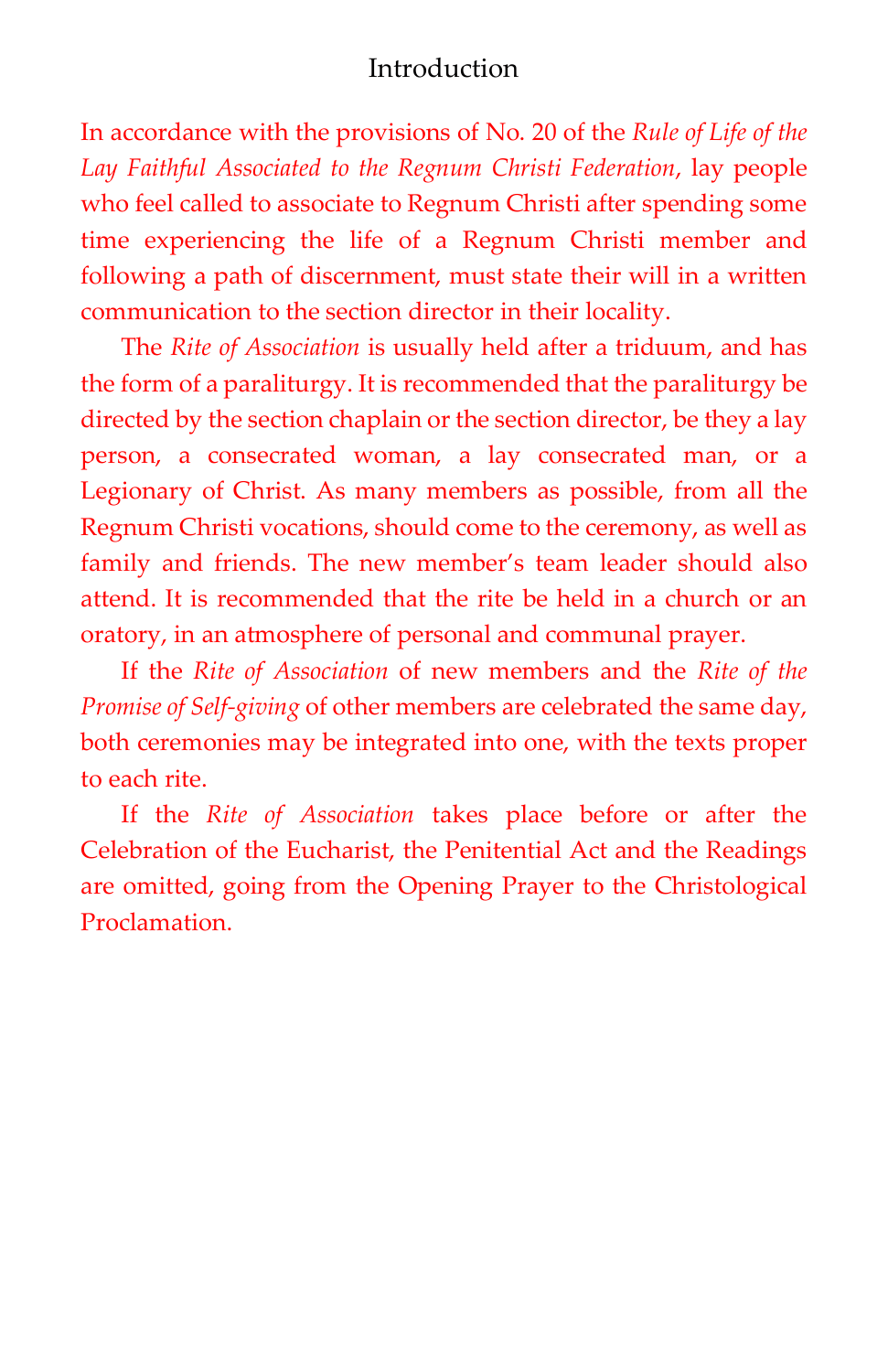# The Introductory Rites

All stand. An opening song is sung.

Presider:

In the name of the Father, and of the Son, and of the Holy Spirit.

All:

Amen.

The presider introduces the paraliturgy with these or similar words:

We are gathered today to celebrate the association of  $N.N.$  to the Regnum Christi spiritual family. They have traveled a path that has led them to know our charism and have felt the call to begin this new stage as Regnum Christi members. To respond adequately to this call, we recognize the work of God's mercy in our lives and the grace of receiving a gift from God, while aware of our own fragility. With this attitude, let us recognize our failings and sins before God and implore his mercy.

A brief pause for silence follows.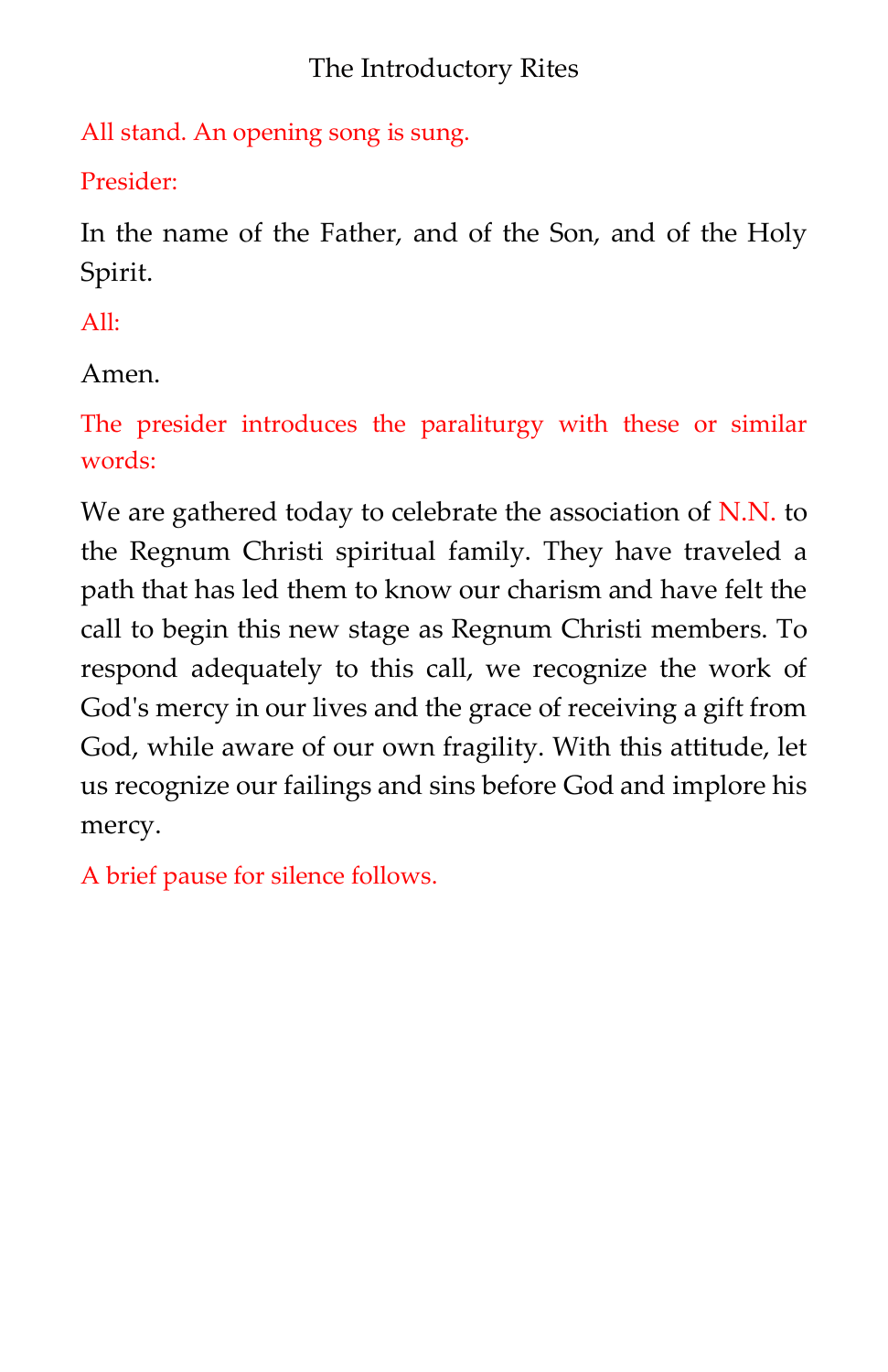Then, the presider, using these or other invocations, says or sings "Lord, have mercy" (Kyrie eleison):

You have made us be born again by water and the Holy Spirit: Lord, have mercy.

# All:

Lord, have mercy.

# Presider:

You call us to know and love you, and so make your Kingdom present in our world:

Christ, have mercy.

# All:

Christ, have mercy.

# Presider:

You have left us a commandment of love in to make known your message of salvation:

Lord, have mercy.

# All:

Lord, have mercy.

The absolution by the priest follows. If the presider is not a priest, then all say:

May almighty God have mercy on us, forgive us our sins, and bring us to everlasting life.

All:

Amen.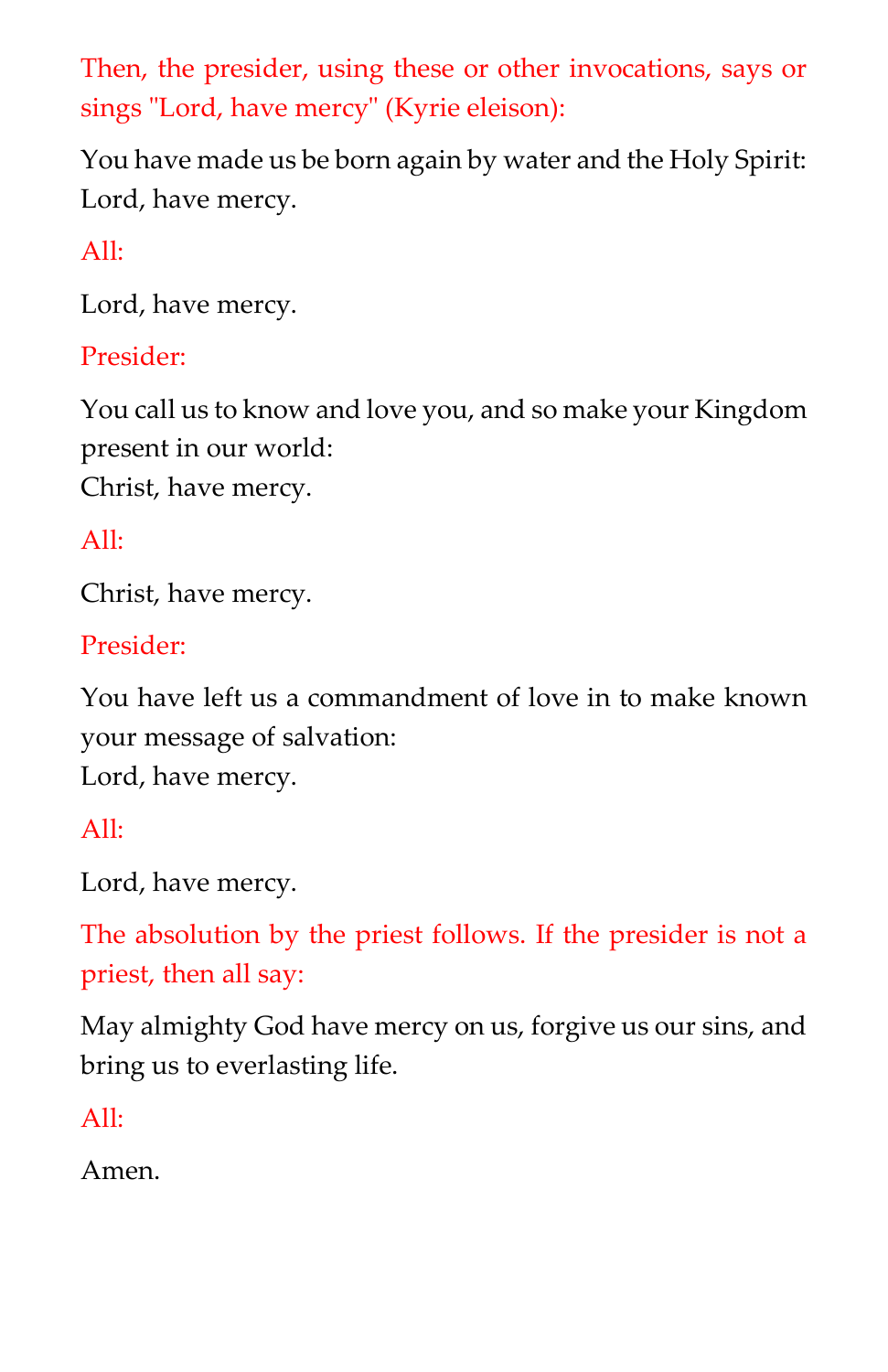#### Presider:

Let us pray.

O God, you have revealed to us the mystery of love for all people that burns in the Heart of your Son, and you desire to reign in our lives and in the world. You call us, as baptized persons, to bear witness to your love by the unity and charity among us. We ask that Regnum Christi be, for these sons (daughters) of yours who are willing to follow you in it, a sign of the presence of the Kingdom and a path to holiness and apostolate in the heart of the Church. Through Christ our Lord.

All:

Amen.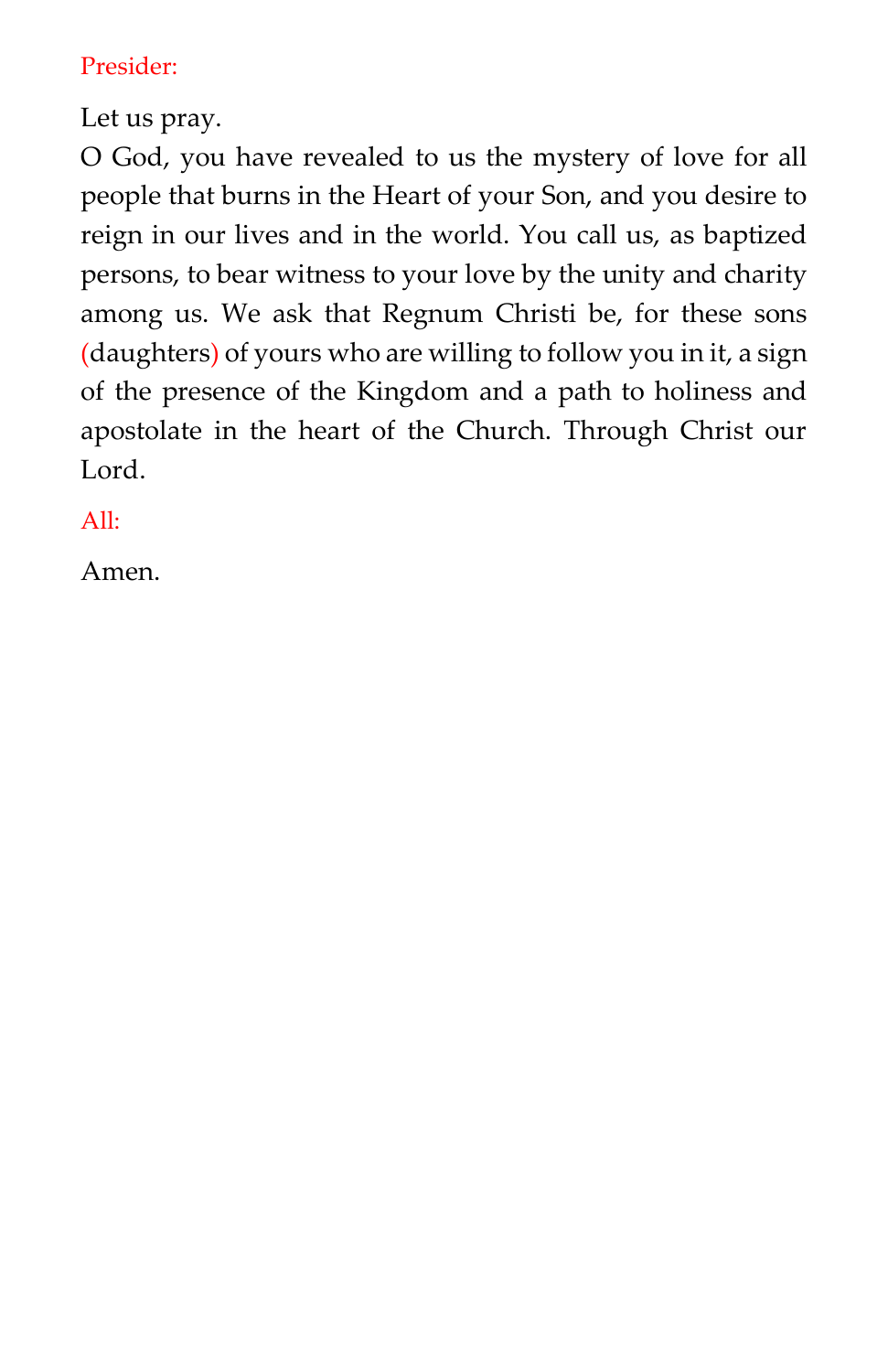The readers go to the ambo while all sit.

The Readings are taken from the appendix with the usual introductions and conclusions.

After the Readings, the presider gives a reflection on the Readings and on the meaning of the Act of Association to Regnum Christi. Afterwards, all spend a few moments in silence and personal prayer.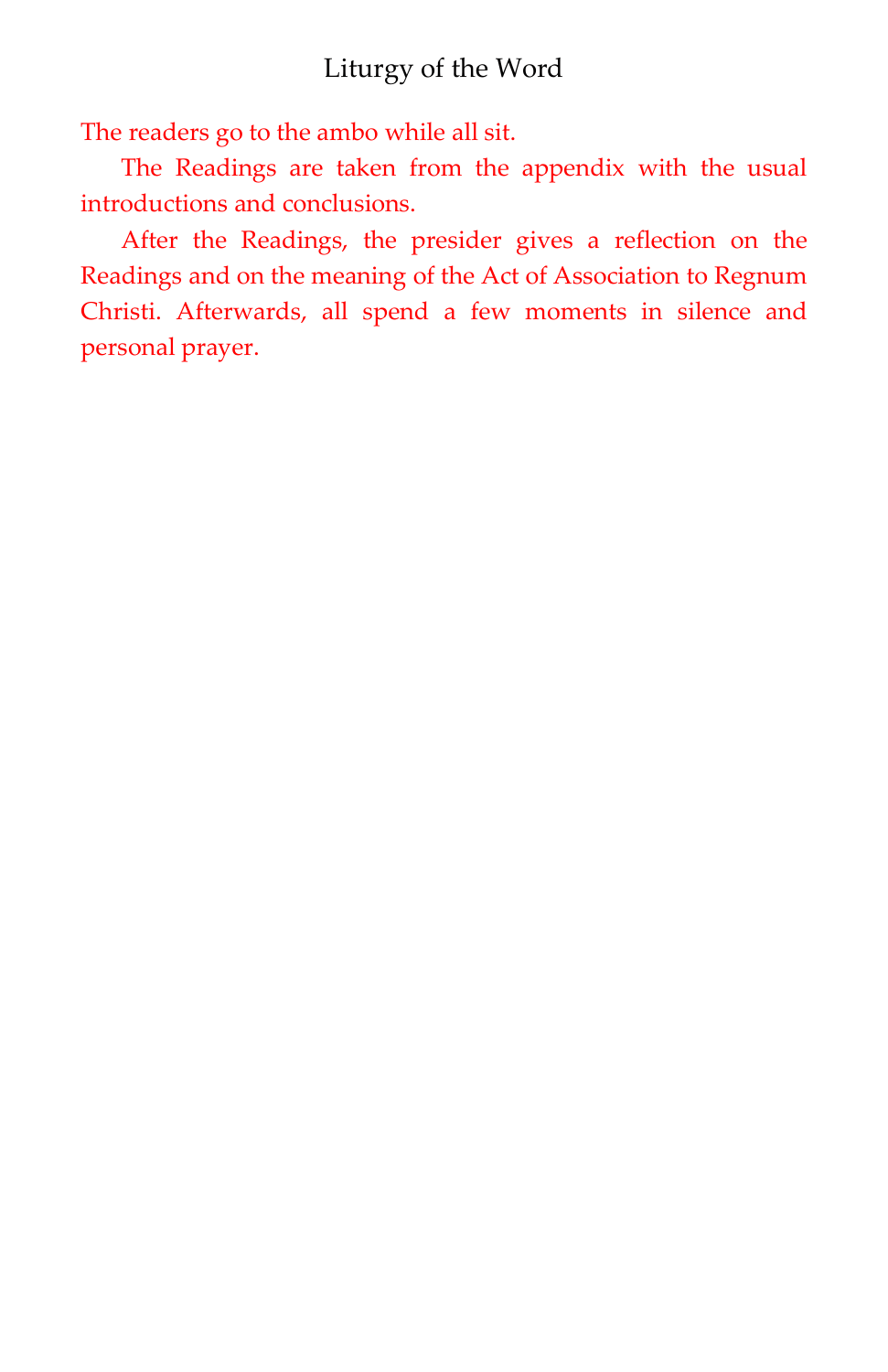# THE CHRISTOLOGICAL PROCLAMATION:

# CHRIST, THE WAY, THE TRUTH AND THE LIFE OF THE **CHRISTIAN**

# Presider:

Please stand.

As we listen to the Christological Proclamation of Saint Paul VI, let us acknowledge Christ as the center, standard and model of our life:

Jesus is the high point of human aspirations, the end point of our hopes and our prayers, the focal point of the desires of history and civilization. He is, in other words, the Messiah, the center of humanity, the One who gives meaning to human events, the One who gives value to human actions, the One who forms the joy and fullness of the desires of all hearts. He is the true man, the archetype of perfection, of beauty, of holiness, placed by God to personify the true model  $-$  the true concept  $-$  of man, the brother of everyone, the irreplaceable friend, the only One worthy of all trust and all love. He is the man-Christ. And at the same time Jesus is at the source of every true good fortune of ours. He is the Light that gives proportions, form, beauty and shade to the room of the world.

He is the Word that defines everything,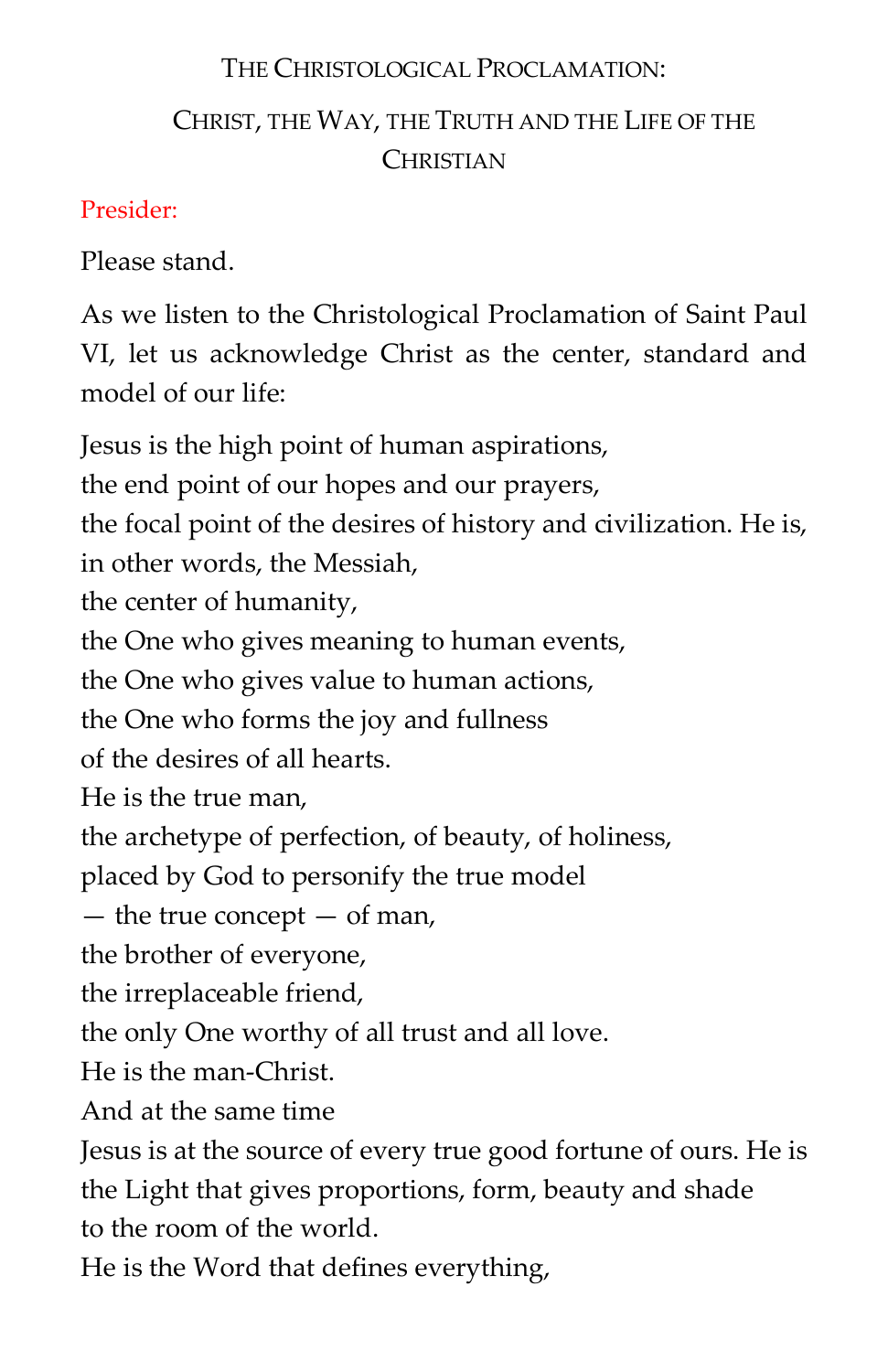explains everything, classifies everything, redeems everything. He is the principle of our spiritual and moral life: He says what must be done and gives the strength  $-$  the grace  $-$  to do it. His image  $-$  or rather his presence  $-$  is reflected in every soul that becomes a mirror to receive his ray of truth and life — that is, in every soul that believes in him and welcomes sacramental contact with him. He is the God-Christ, the Master, the Savior, the Life<sup>1</sup>.

#### All:

Amen.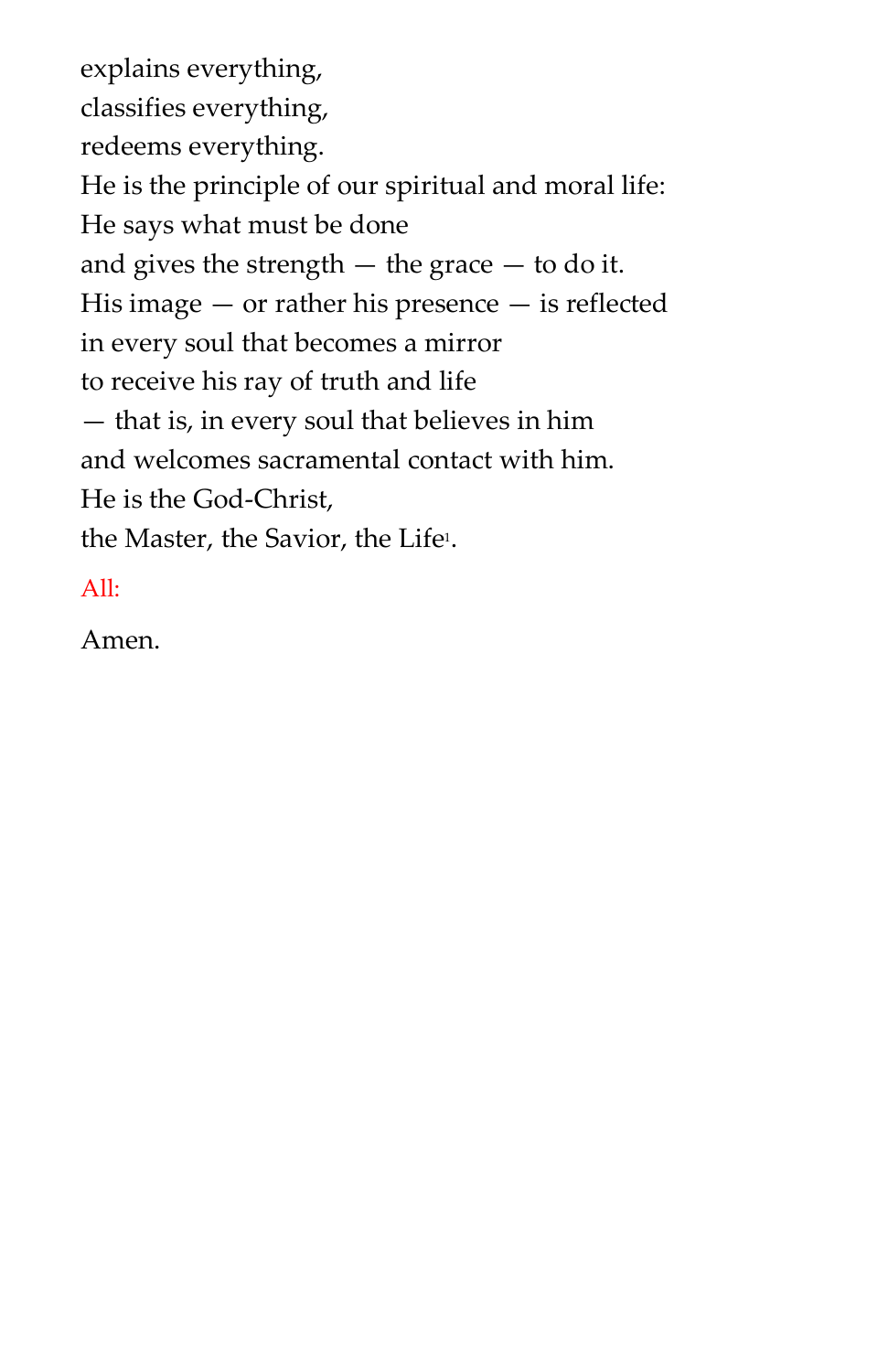# All remain standing.

# Presider:

Let us entrust the prayers and intentions we bring in our hearts today to the hands of Our Lord. We respond:

Thy Kingdom come, Lord!

# Reader:

Almighty God, the Church is the seed and beginning of your Kingdom on this earth. Make us aware that we are a living part of the Church, called to play a role in her evangelizing mission. Help us to adhere with love and obedience to the Pope and the other bishops, knowing and spreading his teachings, seconding his initiatives, and supporting our local Church2. We pray:

All:

Thy Kingdom come, Lord!

# Reader:

Father, by our baptism you call us to live as your sons and daughters in the midst of temporal realities. Give us the grace to know and participate in the mystery of Christ who comes to meet us, reveals the love of his heart to us, gathers us together, forms us as apostles and Christian leaders, sends us out and accompanies us as we collaborate with him in the evangelization of people and of society<sup>3</sup>. We pray:

All:

Thy Kingdom come, Lord!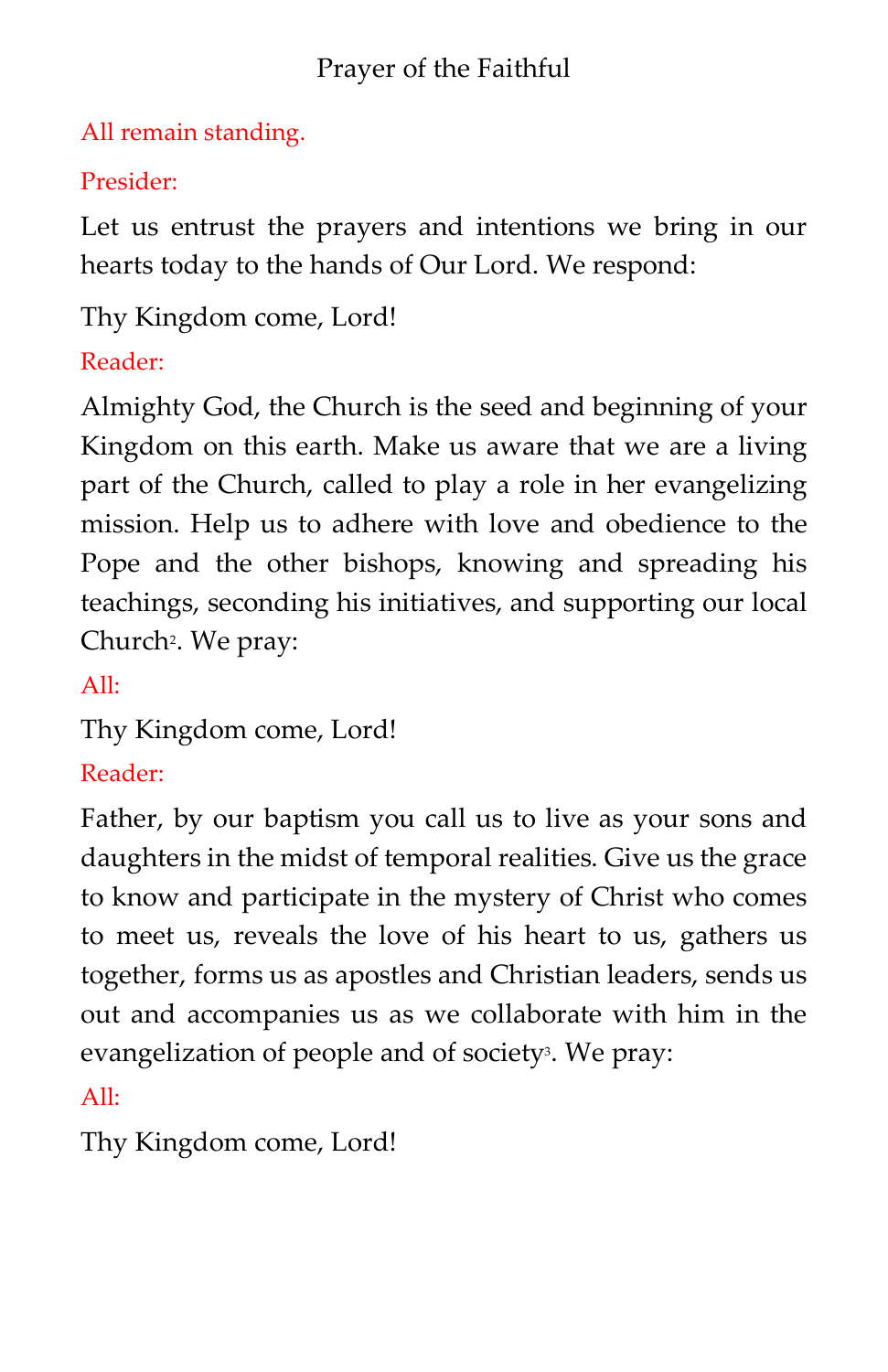# Reader:

May the experience of the love of Jesus Christ lead us to focus our entire existence on him. May our response to our Friend and Lord be that of a personal, real, passionate and faithful love, a fruit of encountering him in the Gospel, in the Eucharist, on the cross and in our neighbor4. We pray:

All:

Thy Kingdom come, Lord!

Reader:

Help us to understand, as followers and collaborators of Christ the Apostle, that prayer, participation in his cross, selfless service of others, trust in the action of his grace, and the witness of a truly Christian life precede and accompany all our apostolic action<sup>5</sup>. We pray:

 $All:$ 

Thy Kingdom come, Lord!

# Reader:

May the personal experience of your love bring forth in our hearts the interior drive to give ourselves passionately, to make your Kingdom present in the world<sup>6</sup>. May we bear witness to this Kingdom, and may its announcement and growth be the ideal that inspires and directs us<sup>7</sup>. We pray:

All:

Thy Kingdom come, Lord!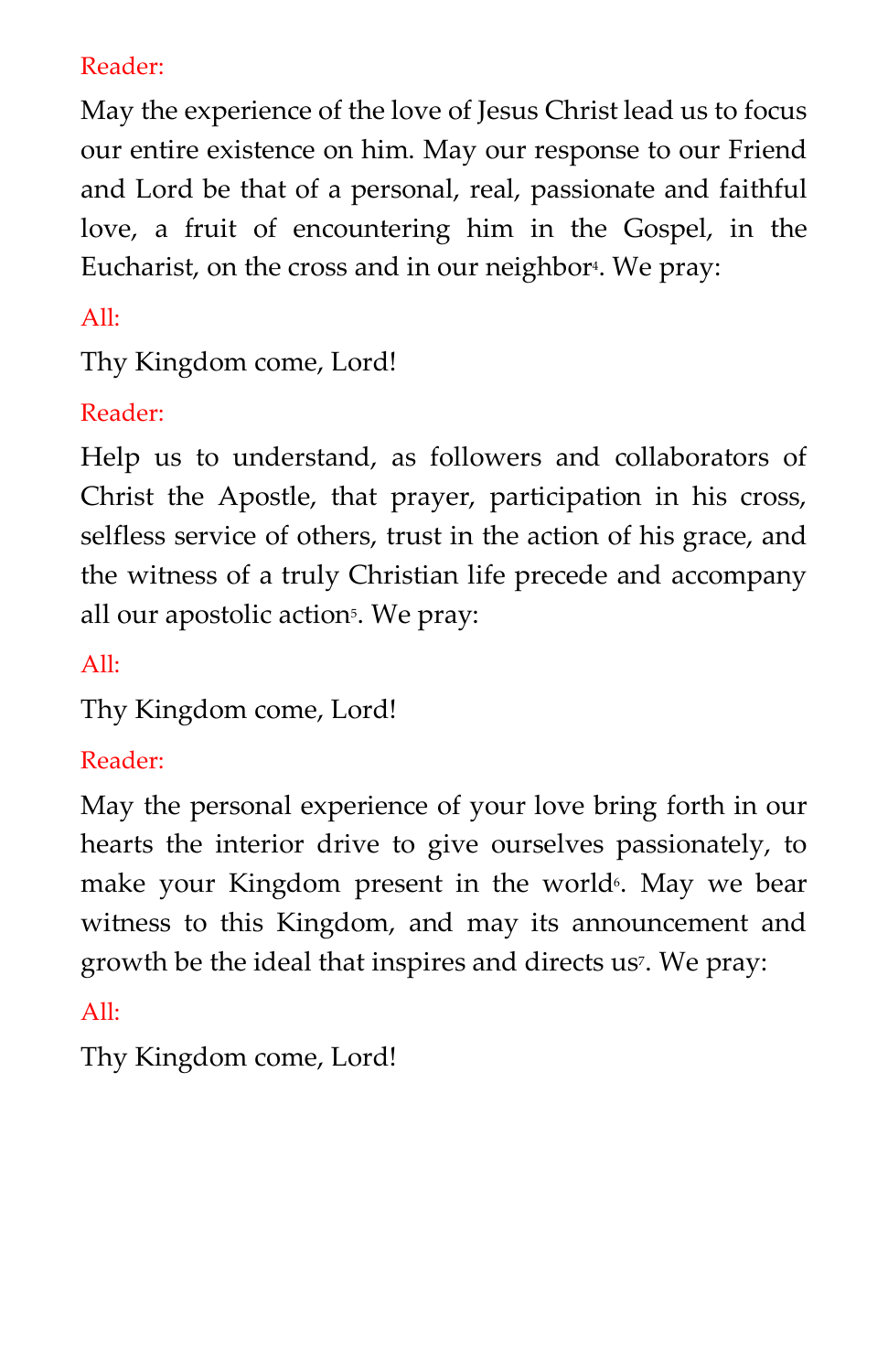#### Reader:

Grant that our lifestyle be contemplative and evangelizing. May we discover the presence and love of Christ in our hearts, in our neighbor, and in the world. May we be men and women of interior life, who love prayer, and trust in the action of God in our quest for holiness and in the apostolate. May we experience Christ's desire to light the fire of the Father's love in others' hearts. As missionary disciples, may we carry out the task of proclaiming the Kingdom and bringing the light of the Gospel to the whole world. We pray:

All:

Thy Kingdom come, Lord!

Presider:

We ask all this through Christ, our Lord.

All:

Amen.

Presider:

Please be seated.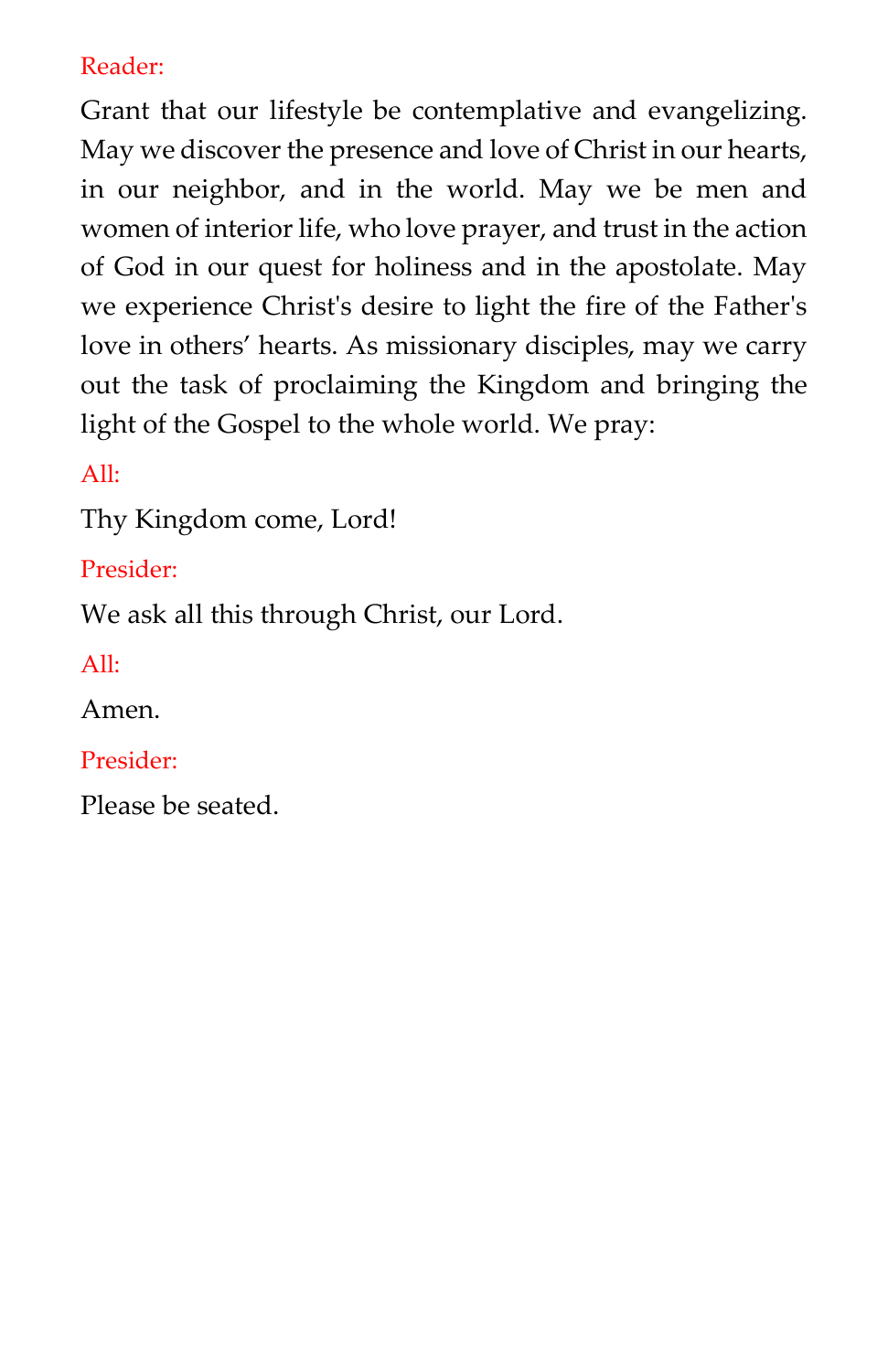#### Association to Regnum Christi

Next, the presider invites the candidates to make the Act of Association.

#### PRESENTATION OF THE CANDIDATES

# Presider:

Those who are going to associate to Regnum Christi, stand and say "Present" when called: N.N.

# Candidate:

Present.

# ACT OF ASSOCIATION

# Presider:

If you wish to accept Christ's invitation to be his friends and apostles, living your baptismal vocation according to the Regnum Christi charism, state before God your decision to associate to the Regnum Christi Federation, and to assume the commitments that belonging to the Movement entails.

# Candidates:

Lord, you have called me to consciously live my baptismal vocation to holiness and to apostolate according to the charism of Regnum Christi, to give myself to Christ in my state and condition of life so he may reign in my heart and in society. That is why I wish to associate to the Regnum Christi Federation, thus expressing my belonging to our spiritual family. Today I begin a new stage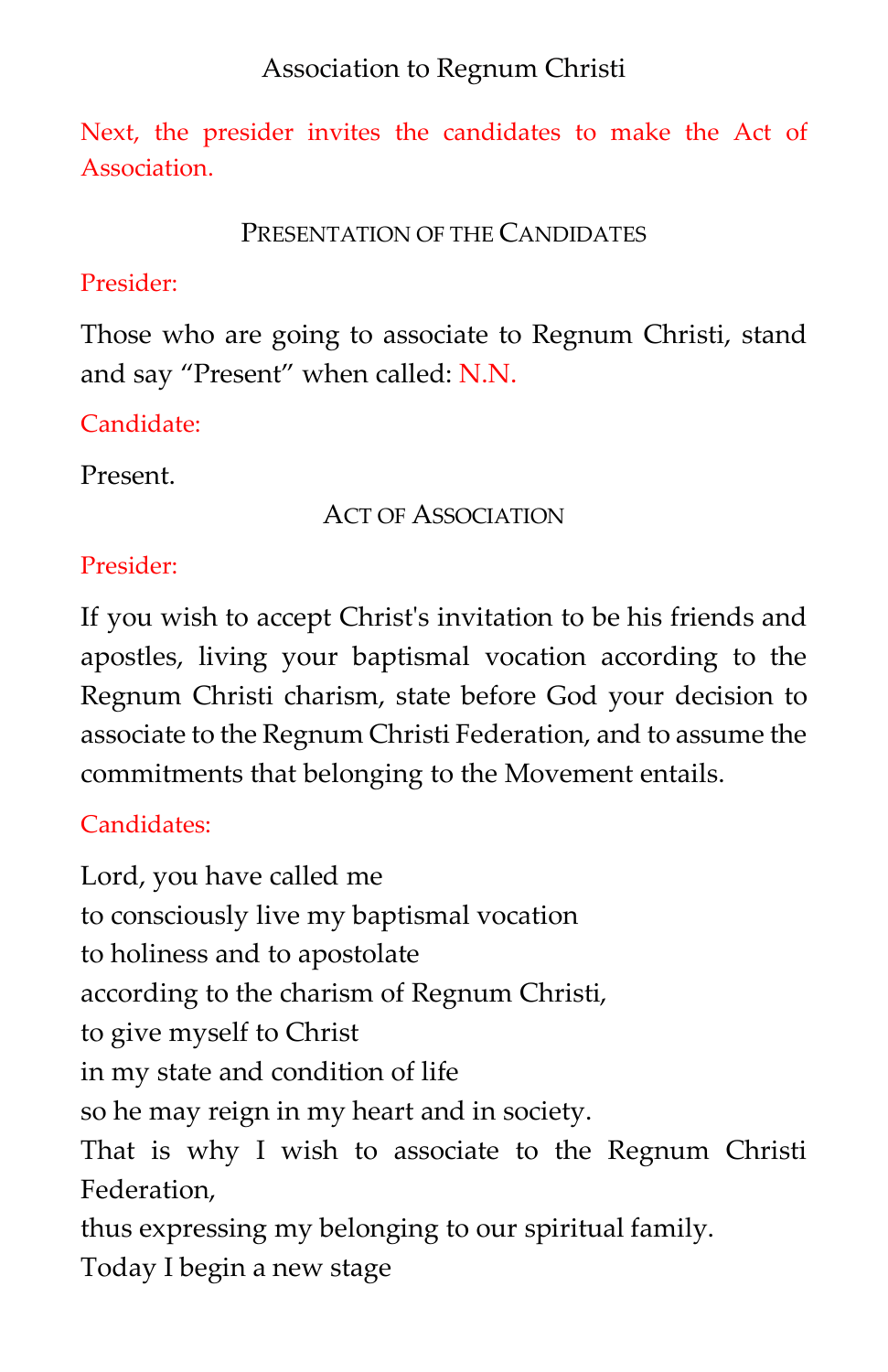on the journey of assimilating and living the spirituality, communion, and mission of Regnum Christi.8 To achieve this, I commit to the following:

° To grow in friendship with Christ, developing the life of grace through prayer and the sacraments.

° To live the evangelical virtues of poverty, filial obedience.

and purity in thought and action.

° To fulfill the duties of my state in life with love and honesty. as a service to God and to others.

° To apply myself to my integral formation, and forge my Christian leadership.

° To initiate and participate in apostolic initiatives.

° To profess a faithful and active love for the Holy Church, the Pope, and the other bishops.

° To generously offer my prayer, talents, time, and material goods

to collaborate in the mission of Regnum Christi at the service of the Church<sup>9</sup>.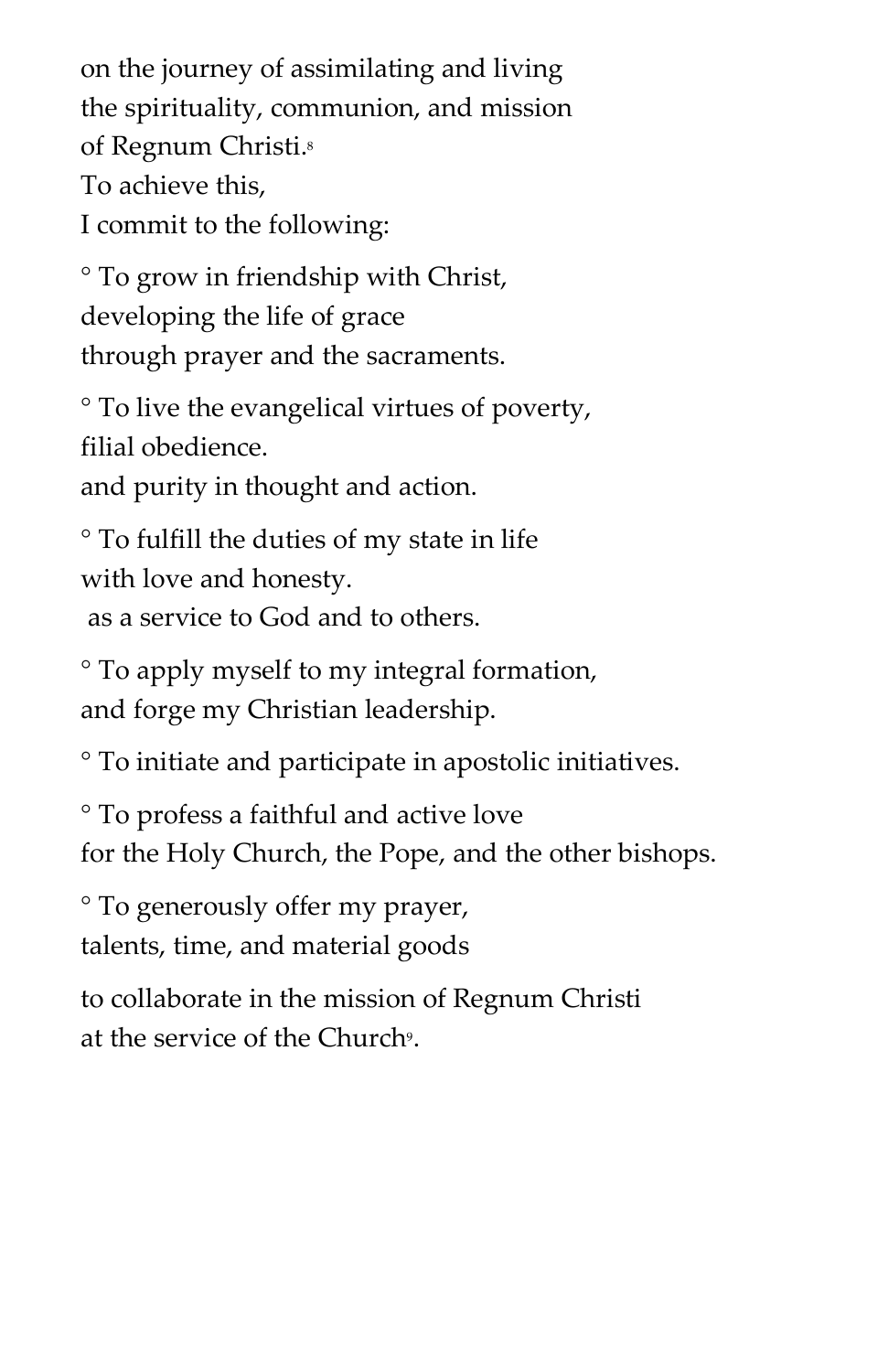#### PRESENTATION OF THE CRUCIFIX AND THE BIBLE

The presider then presents a crucifix and a Bible to each candidate while saying the relevant exhortation. If the group is very large, the exhortation can be said aloud the first few times, and then in a low voice while the assembly sings suitable liturgical songs.

#### PRESENTATION OF THE CRUCIFIX

#### Presider:

If you want to come after Christ, take up your cross and follow him; because whoever does not take up their cross and follow him is not worthy of him.

#### Candidates:

Hail, O cross, our only hope.

#### PRESENTATION OF THE BIBLE

#### Presider:

Receive the book that is the Word of God. May it be food that nourishes your life, a light that always guides your steps toward eternal life, and a message of salvation that you generously carry to all people.

Candidates:

Amen.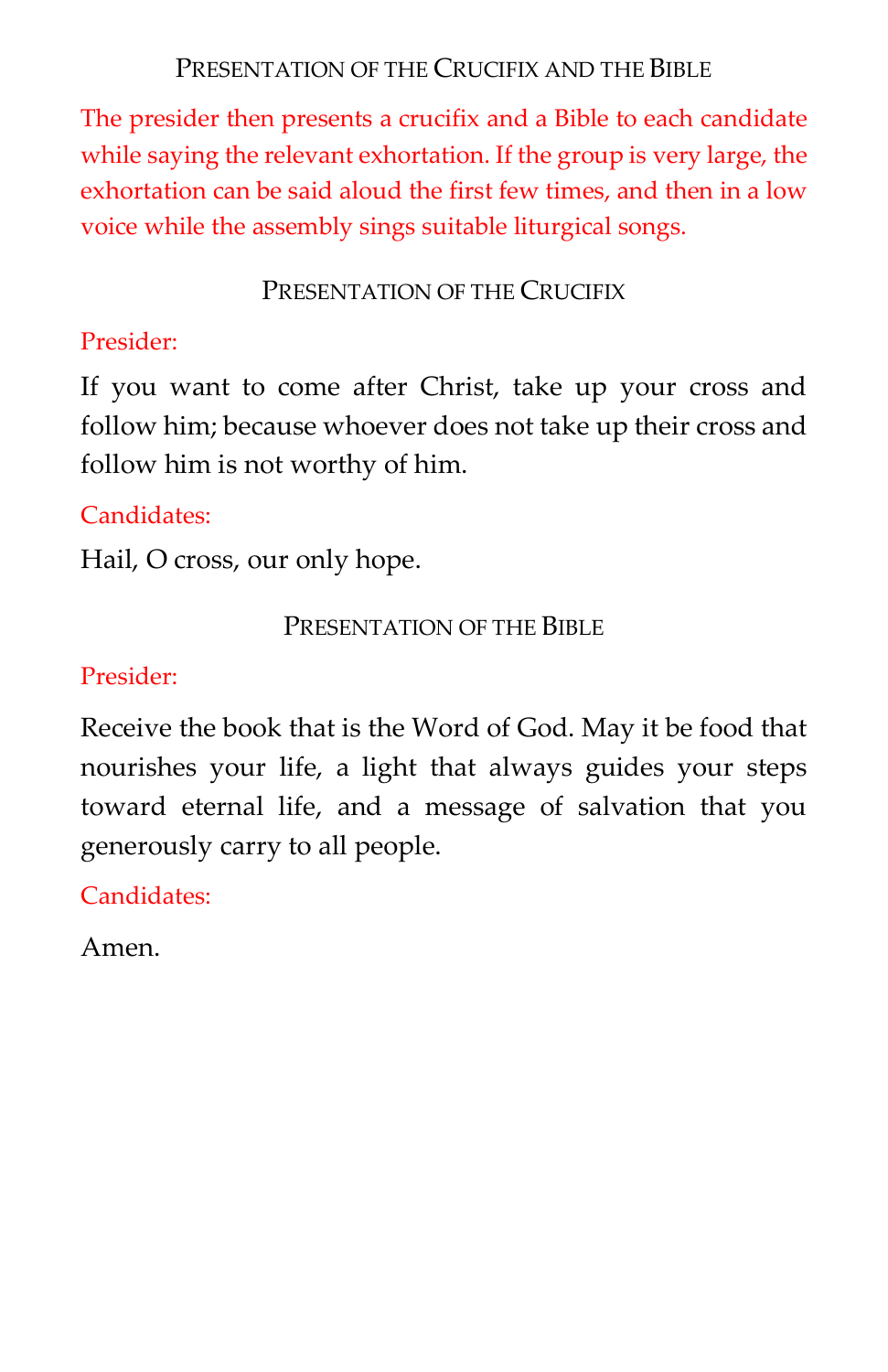# Concluding Rites

# COMMITMENT OF THE REGNUM CHRISTI MEMBERS

# Presider:

Moved by the desire to make the Kingdom of Christ present in hearts and in society, and aware that God relies on the free collaboration of people to carry out his plan of salvation, let us say together:

All the Regnum Christi members:

I accept your invitation and so it is my responsibility:

- to see that your words are not lost and that your message of salvation reaches others;
- to live your word in such a way that those who see me will recognize you and give you glory, that they will be moved by your grace to participate in the faith of the Church and bear living witness to it; and
- to embody the charism of Regnum Christi to fulfill this mission in the Church and in the world.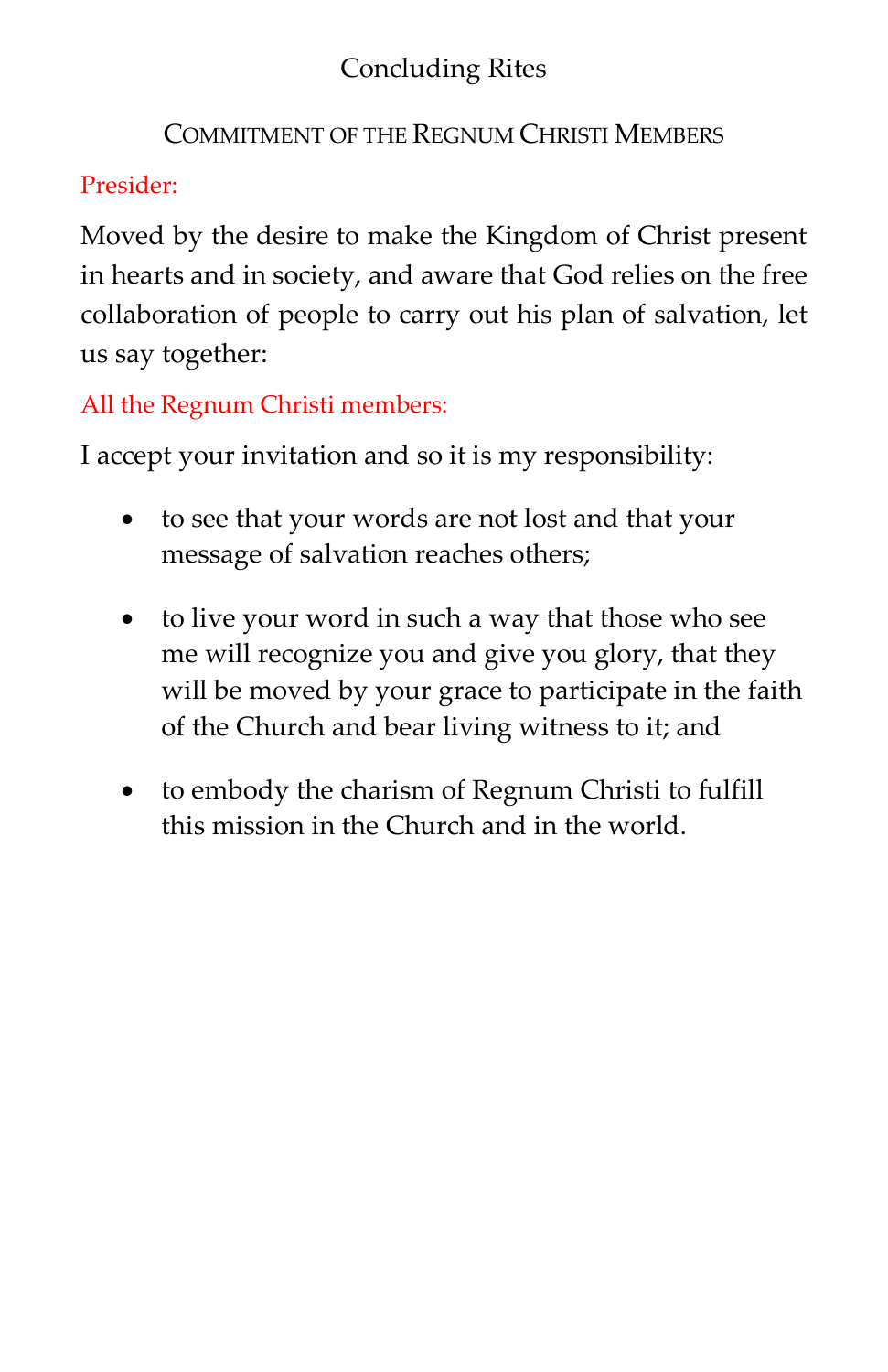#### BLESSING

If the presider is not a priest or deacon, the following formula is used.

Presider:

Let us ask for God's blessing to strengthen us in the mission he has entrusted to us. Let us say together:

All (while each makes the sign of the cross):

May the Lord bless us, protect us from all evil and bring us to everlasting life. Amen.

If the presider is a priest or deacon, he uses the following formula.

Priest or deacon:

The Lord be with you.

All:

And with your spirit.

Priest or deacon:

May almighty God bless you, the Father, and the Son, and the Holy Spirit.

 $All:$ 

Amen.

A Recessional Song is sung.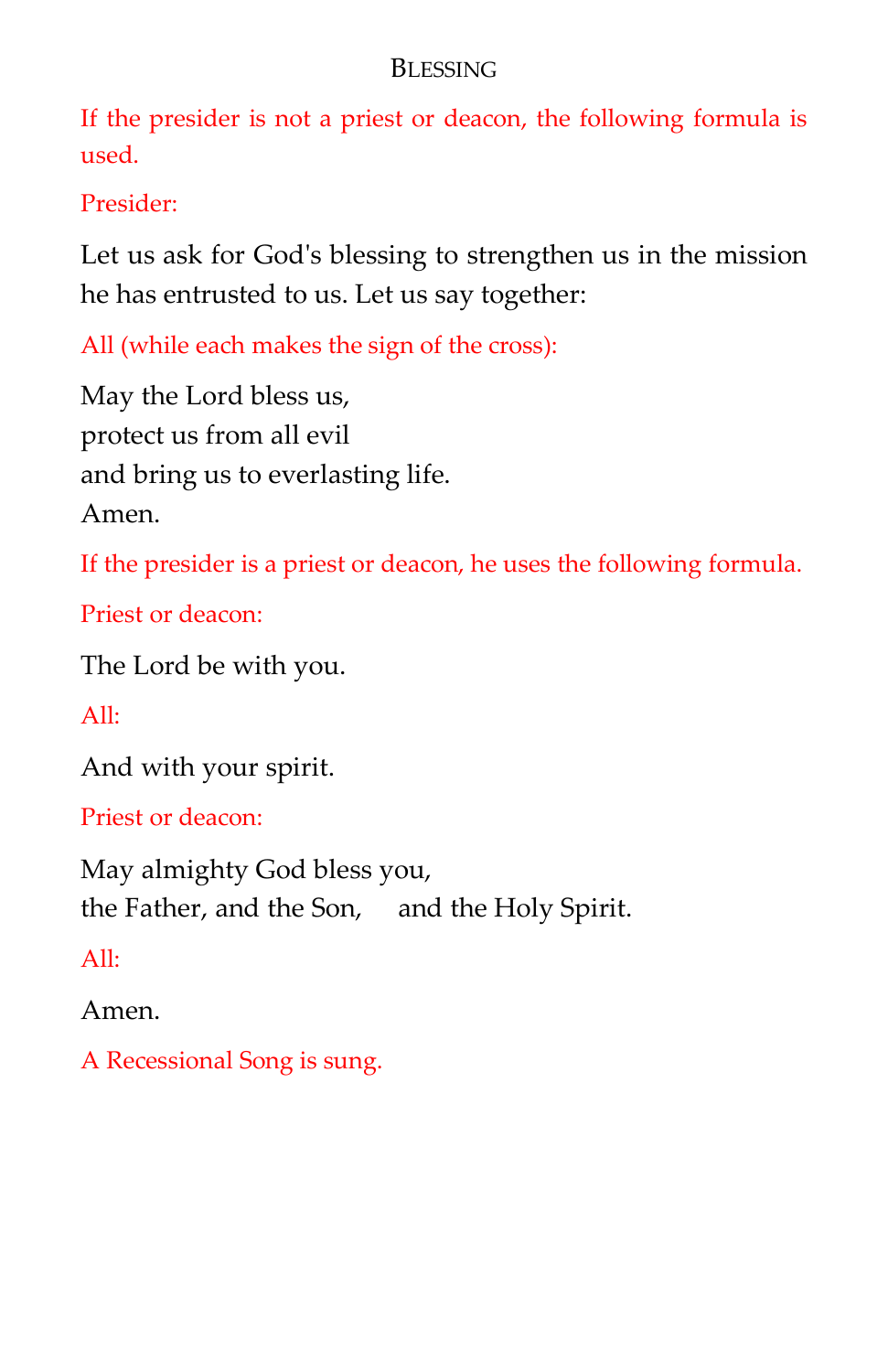At the conclusion of the Rite, the presider, the new members, and the section director sign the Certificate of Association to the Regnum Christi Federation, which registers the celebration of the Act of Association. The names and the date of the Association of the new members are sent to the territorial directorate to be recorded in the appropriate registers (see GRRCF 5).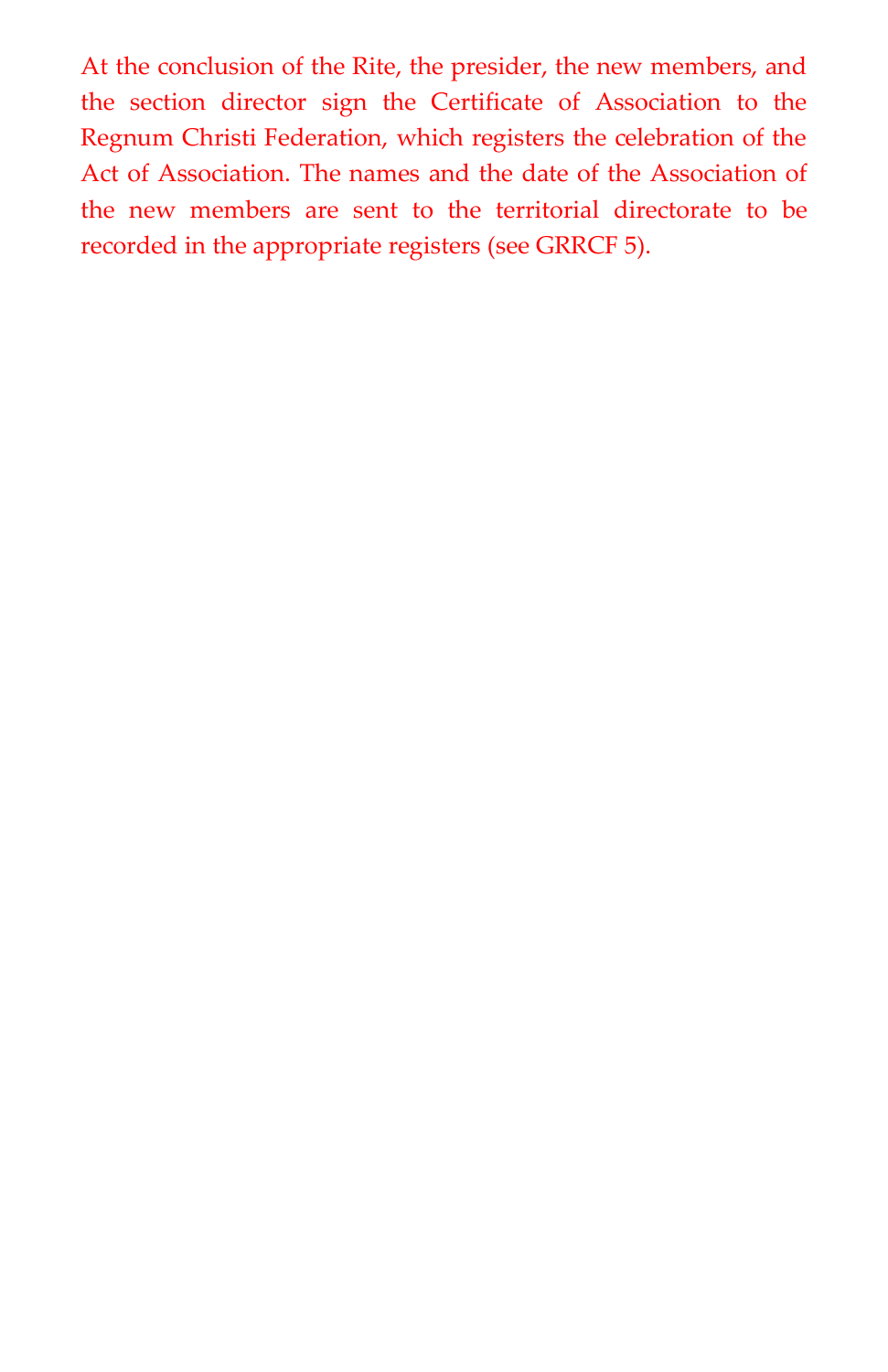#### Appendix: Readings for the Rite of Association

FIRST READING

#### Genesis 12:1-9

A reading from the Book of Genesis

In those days, The LORD said to Abram: Go forth from your land, your relatives, and from your father's house to a land that I will show you. I will make of you a great nation, and I will bless you; I will make your name great, so that you will be a blessing. I will bless those who bless you and curse those who curse you. All the families of the earth will find blessing in you.

Abram went as the LORD directed him, and Lot went with him. Abram was seventy-five years old when he left Haran. Abram took his wife Sarai, his brother's son Lot, all the possessions that they had accumulated, and the persons they had acquired in Haran, and they set out for the land of Canaan. When they came to the land of Canaan, Abram passed through the land as far as the sacred place at Shechem, by the oak of Moreh. The Canaanites were then in the land.

The LORD appeared to Abram and said: To your descendants I will give this land. So Abram built an altar there to the LORD who had appeared to him. From there he moved on to the hill country east of Bethel, pitching his tent with Bethel to the west and Ai to the east. He built an altar there to the LORD and invoked the LORD by name. Then Abram journeyed on by stages to the Negeb.

The word of the Lord.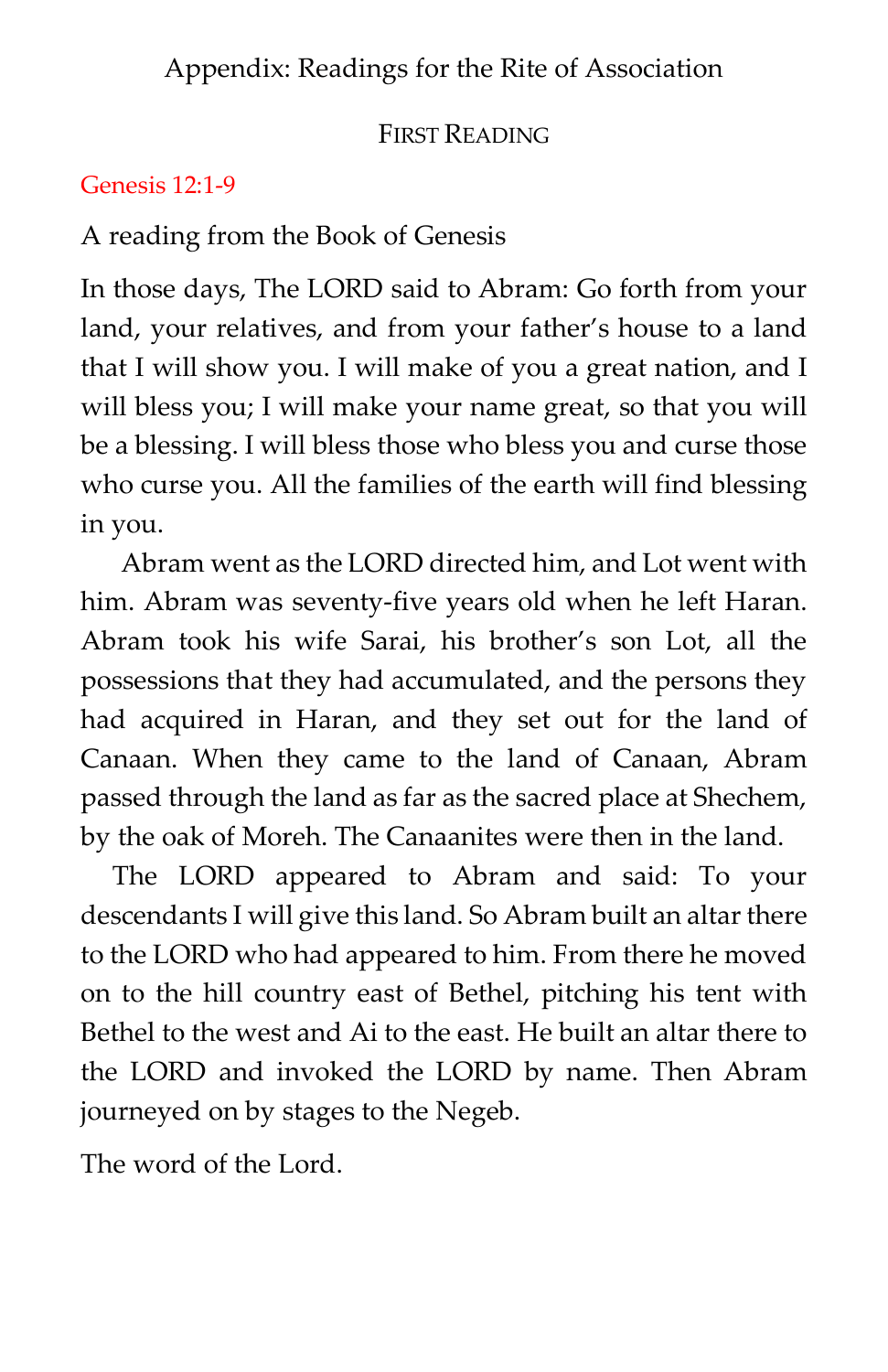#### Romans 8:26-39

A Reading from the Letter of Saint Paul to the Romans.

Brothers, the Spirit comes to the aid of our weakness; for we do not know how to pray as we ought, but the Spirit itself intercedes with inexpressible groanings. And the one who searches hearts knows what is the intention of the Spirit, because it intercedes for the holy ones according to God's will.

We know that all things work for good for those who love God, who are called according to his purpose. For those he foreknew he also predestined to be conformed to the image of his Son, so that he might be the firstborn among many brothers. And those he predestined he also called; and those he called he also justified; and those he justified he also glorified.

What then shall we say to this? If God is for us, who can be against us? He who did not spare his own Son but handed him over for us all, how will he not also give us everything else along with him? Who will bring a charge against God's chosen ones? It is God who acquits us. Who will condemn? It is Christ Jesus who died, rather, was raised, who also is at the right hand of God, who indeed intercedes for us. What will separate us from the love of Christ? Will anguish, or distress, or persecution, or famine, or nakedness, or peril, or the sword? As it is written:

"For your sake we are being slain all the day; we are looked upon as sheep to be slaughtered."

No, in all these things we conquer overwhelmingly through him who loved us. For I am convinced that neither death, nor life, nor angels, nor principalities, nor present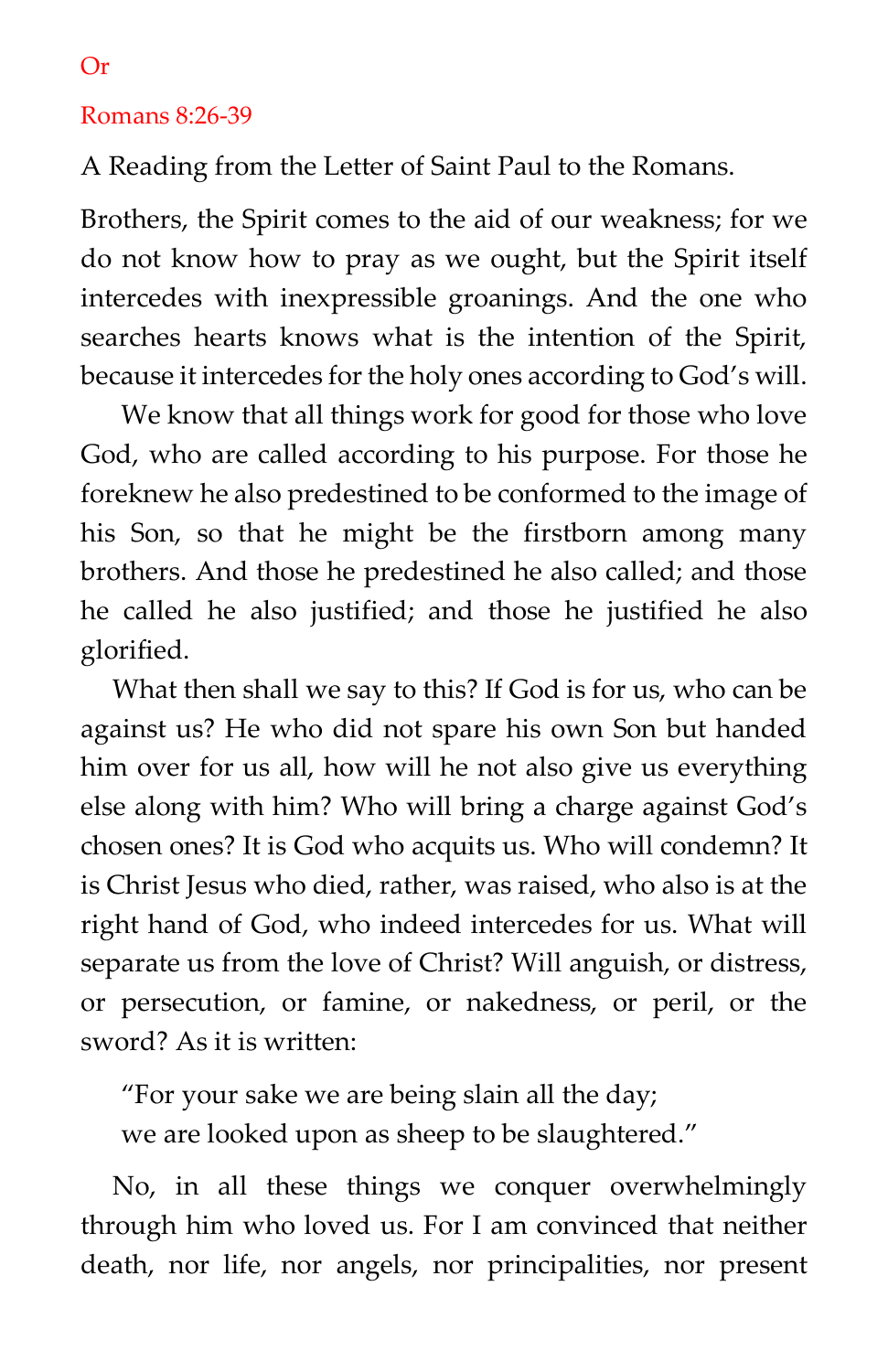things, nor future things, nor powers, nor height, nor depth, nor any other creature will be able to separate us from the love of God in Christ Jesus our Lord.

The word of the Lord.

# Or

# Ephesians 1:1-12

A reading from the beginning of the Letter of Saint Paul to the Ephesians.

Paul, an apostle of Christ Jesus by the will of God, to the holy ones who are in Ephesus, faithful in Christ Jesus: grace to you and peace from God our Father and the Lord Jesus Christ.

Blessed be the God and Father of our Lord Jesus Christ, who has blessed us in Christ with every spiritual blessing in the heavens, as he chose us in him, before the foundation of the world, to be holy and without blemish before him. In love he destined us for adoption to himself through Jesus Christ, in accord with the favor of his will, for the praise of the glory of his grace that he granted us in the beloved. In him we have redemption by his blood, the forgiveness of transgressions, in accord with the riches of his grace that he lavished upon us. In all wisdom and insight, he has made known to us the mystery of his will in accord with his favor that he set forth in him as a plan for the fullness of times, to sum up all things in Christ, in heaven and on earth. In him we were also chosen, destined in accord with the purpose of the One who accomplishes all things according to the intention of his will, so that we might exist for the praise of his glory, we who first hoped in Christ.

The word of the Lord.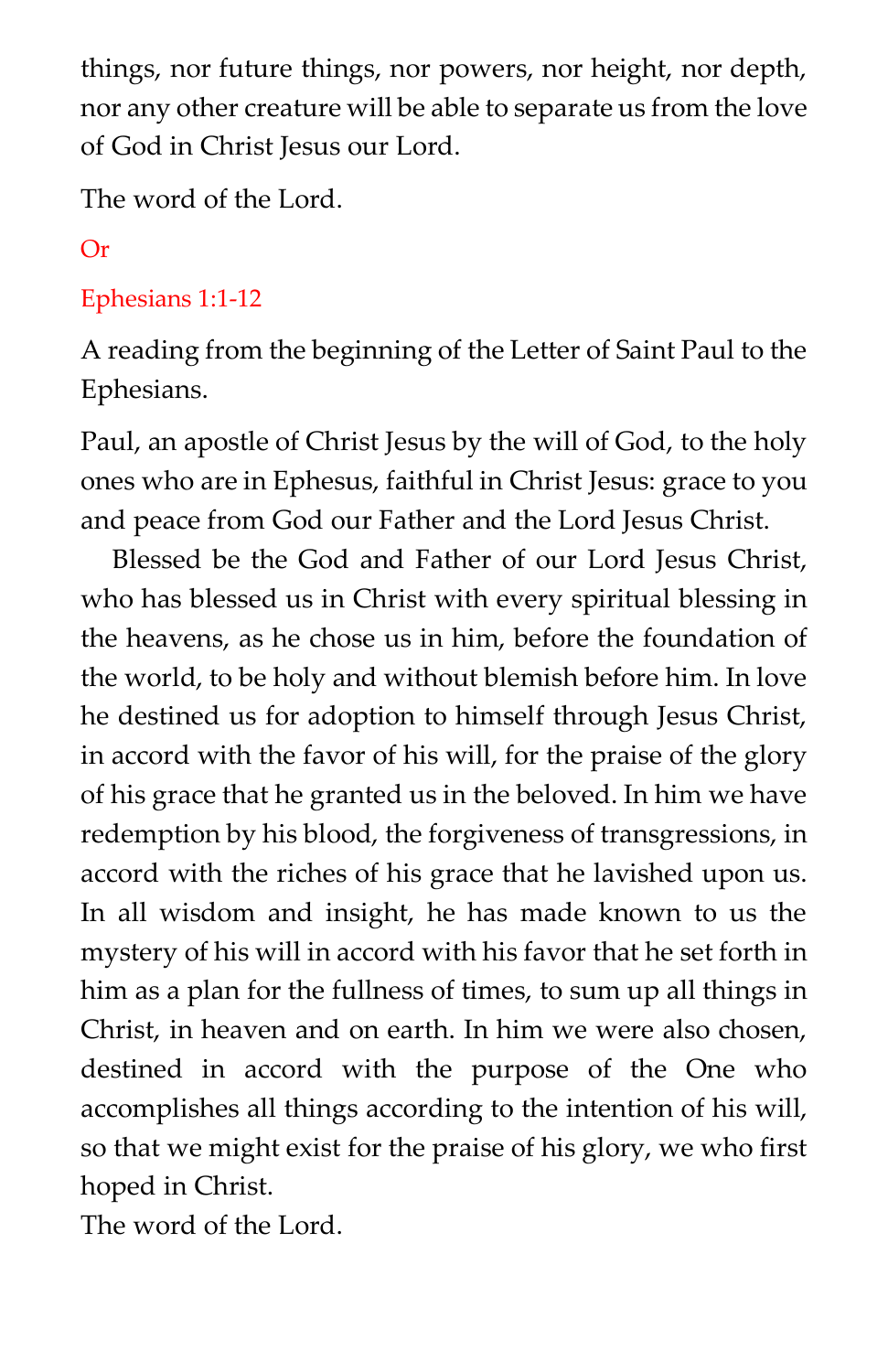# Colossians 1:1-12

A reading from the beginning of the Letter of Saint Paul to the Colossians.

Paul, an apostle of Christ Jesus by the will of God, and Timothy our brother, to the holy ones and faithful brothers in Christ in Colossae: grace to you and peace from God our Father.

We always give thanks to God, the Father of our Lord Jesus Christ, when we pray for you, for we have heard of your faith in Christ Jesus and the love that you have for all the holy ones because of the hope reserved for you in heaven. Of this you have already heard through the word of truth, the gospel, that has come to you. Just as in the whole world it is bearing fruit and growing, so also among you, from the day you heard it and came to know the grace of God in truth, as you learned it from Epaphras our beloved fellow slave, who is a trustworthy minister of Christ on your behalf and who also told us of your love in the Spirit.

Therefore, from the day we heard this, we do not cease praying for you and asking that you may be filled with the knowledge of his will through all spiritual wisdom and understanding to live in a manner worthy of the Lord, so as to be fully pleasing, in every good work bearing fruit and growing in the knowledge of God, strengthened with every power, in accord with his glorious might, for all endurance and patience, with joy giving thanks to the Father, who has made you fit to share in the inheritance of the holy ones in light.

The word of the Lord.

#### Or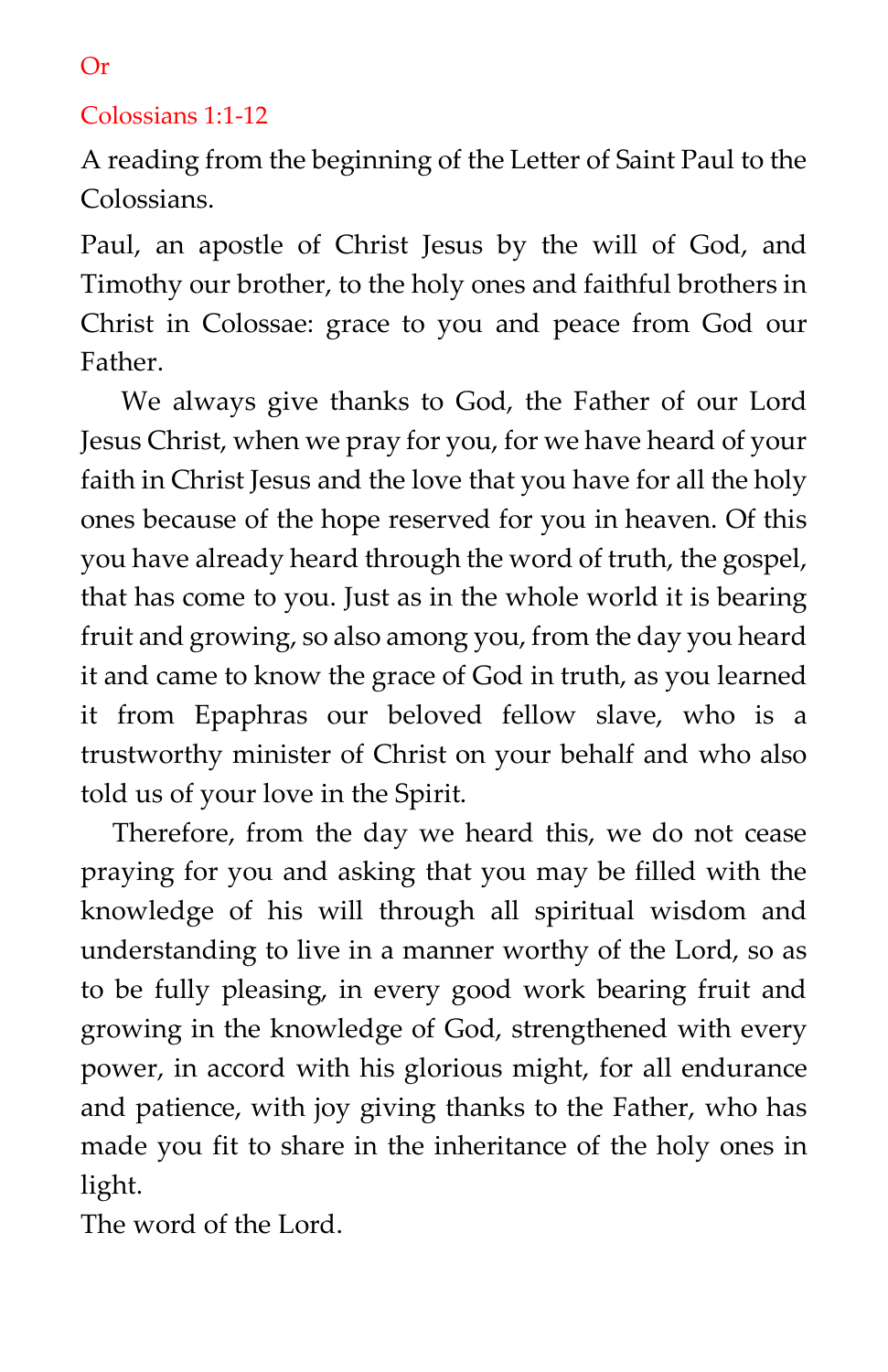#### RESPONSORIAL PSALM

# Psalm 23:1-3a, 3b-4, 5,6

# R. **The Lord is my shepherd; there is nothing I shall want.**

The Lord is my shepherd; I shall not want. In verdant pastures he gives me repose. Beside restful waters he leads me; he refreshes my soul.

# R. **The Lord is my shepherd; there is nothing I shall want.**

He guides me in right paths for his name's sake. Even though I walk through the dark valley I fear no evil; for you are at my side With your rod and your staff that give me courage.

# R. **The Lord is my shepherd; there is nothing I shall want.**

You spread the table before me in the sight of my foes; You anoint my head with oil; my cup overflows.

# R. **The Lord is my shepherd; there is nothing I shall want.**

Only goodness and kindness follow me all the days of my life; And I shall dwell in the house of the Lord for years to come.

# R. **The Lord is my shepherd; there is nothing I shall want.**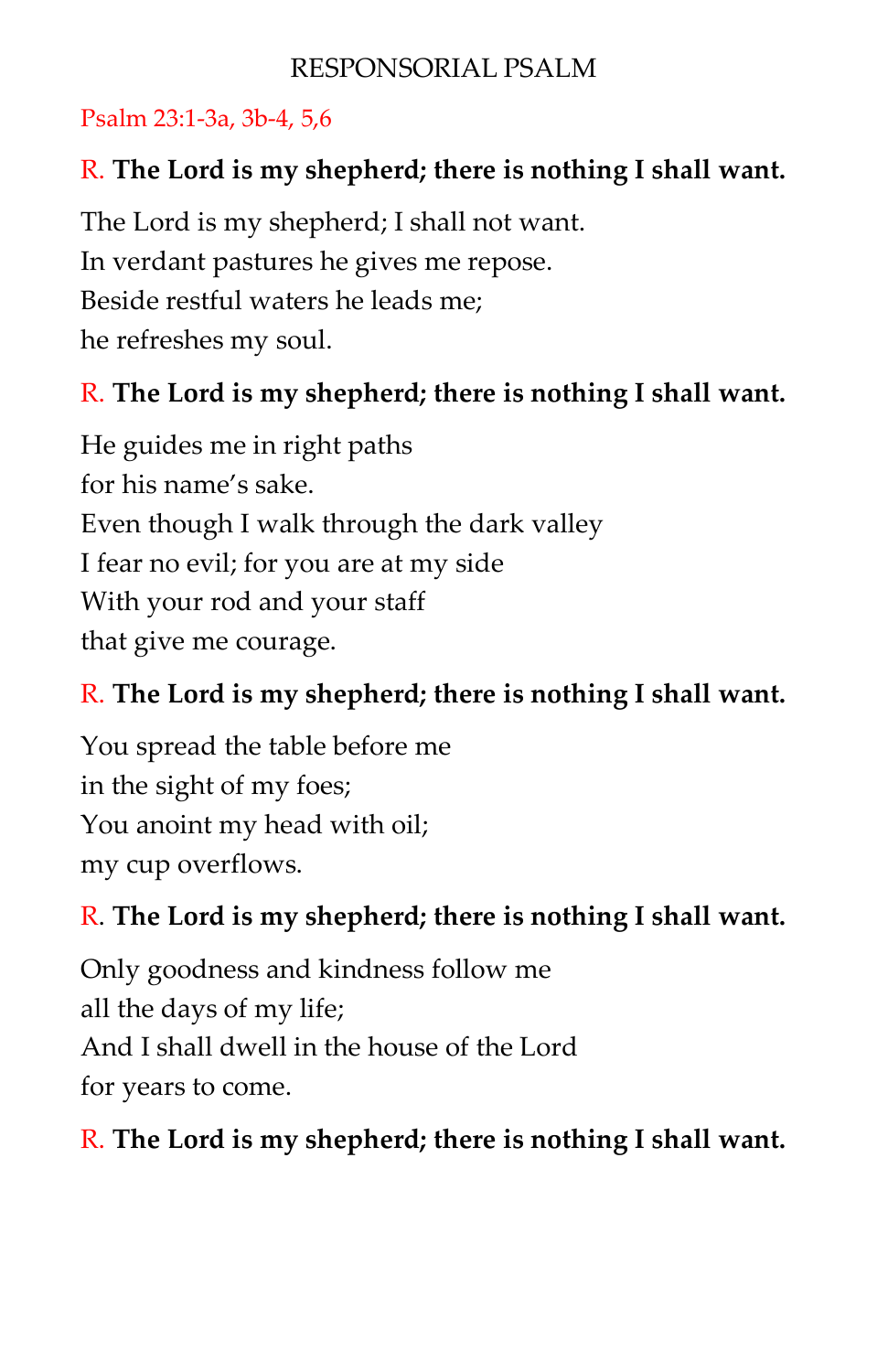# Psalm 119

# R. **Your word is a lamp for my feet, a light for my path.**

Your word is a lamp for my feet, a light for my path. I make a solemn vow to observe your righteous judgments. I am very much afflicted, LORD; give me life in accord with your word.

# R. **Your word is a lamp for my feet, a light for my path.**

Accept my freely offered praise; LORD, teach me your judgments. My life is always at risk, but I do not forget your law. The wicked have set snares for me, but from your precepts I do not stray.

# R. **Your word is a lamp for my feet, a light for my path.**

Your testimonies are my heritage forever; they are the joy of my heart. My heart is set on fulfilling your statutes; they are my reward forever.

# R. **Your word is a lamp for my feet, a light for my path.**

#### Or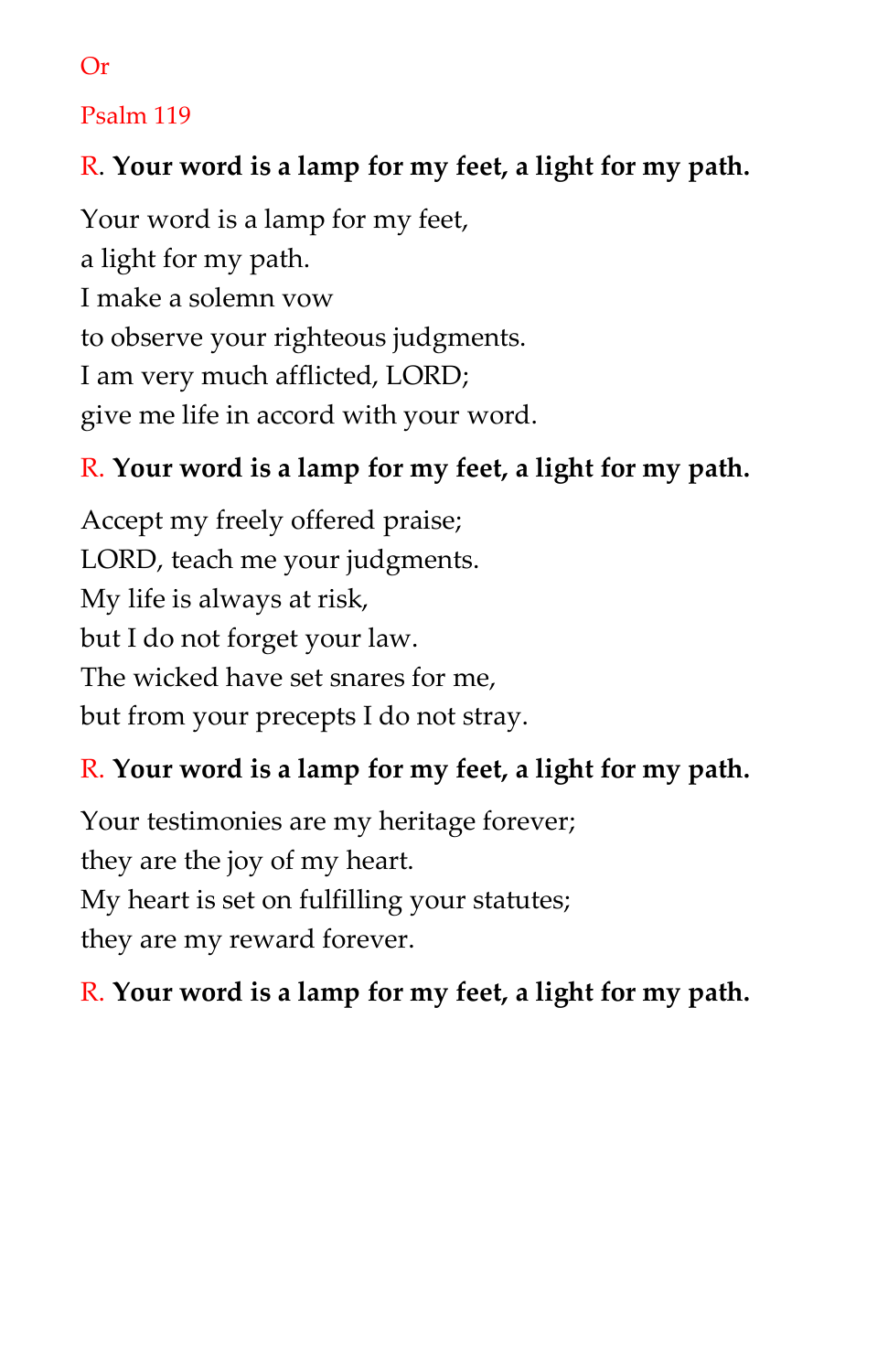#### GOSPEL

#### Matthew 11:25-30

A reading from the holy Gospel according to Matthew

At that time, Jesus said in reply, "I give praise to you, Father, Lord of heaven and earth, for although you have hidden these things from the wise and the learned you have revealed them to the childlike. Yes, Father, such has been your gracious will. All things have been handed over to me by my Father. No one knows the Son except the Father, and no one knows the Father except the Son and anyone to whom the Son wishes to reveal him. "Come to me, all you who labor and are burdened, and I will give you rest. Take my yoke upon you and learn from me, for I am meek and humble of heart; and you will find rest for yourselves. For my yoke is easy, and my burden light."

The Gospel of the Lord.

Or

#### Matthew 13:31-35

A reading from the holy Gospel according to Matthew

At that time, He proposed another parable to them. "The kingdom of heaven is like a mustard seed that a person took and sowed in a field. It is the smallest of all the seeds, yet when full-grown it is the largest of plants. It becomes a large bush, and the 'birds of the sky come and dwell in its branches.'" He spoke to them another parable. "The kingdom of heaven is like yeast that a woman took and mixed with three measures of wheat flour until the whole batch was leavened." All these things Jesus spoke to the crowds in parables. He spoke to them only in parables, to fulfill what had been said through the prophet: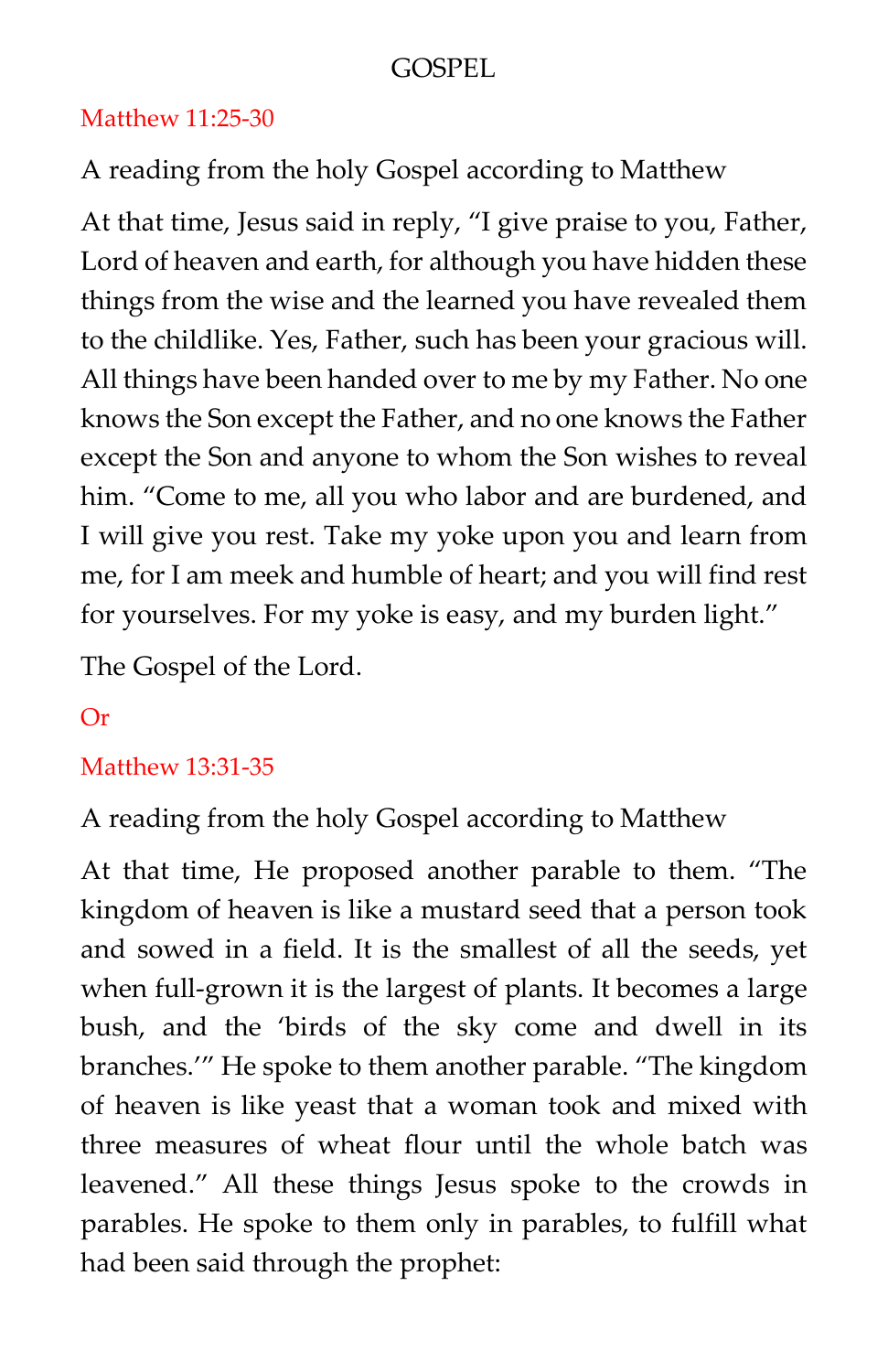"I will open my mouth in parables, I will announce what has lain hidden from the foundation of the world."

The Gospel of the Lord.

# Or

# Matthew 18:18-20

A reading from the holy Gospel according to Matthew

At that time, Jesus approached and said to them, "All power in heaven and on earth has been given to me. Go, therefore, and make disciples of all nations, baptizing them in the name of the Father, and of the Son, and of the holy Spirit, teaching them to observe all that I have commanded you. And behold, I am with you always, until the end of the age."

The Gospel of the Lord.

# Or

# Mark 3:13-19

A reading from the holy Gospel according to Mark

At that time, He went up the mountain and summoned those whom he wanted and they came to him. He appointed twelve, whom he also named apostles, that they might be with him and he might send them forth to preach and to have authority to drive out demons: [he appointed the twelve: Simon, whom he named Peter; James, son of Zebedee, and John the brother of James, whom he named Boanerges, that is, sons of thunder; Andrew, Philip, Bartholomew, Matthew, Thomas, James the son of Alphaeus; Thaddeus, Simon the Cananean, and Judas Iscariot who betrayed him.

The Gospel of the Lord.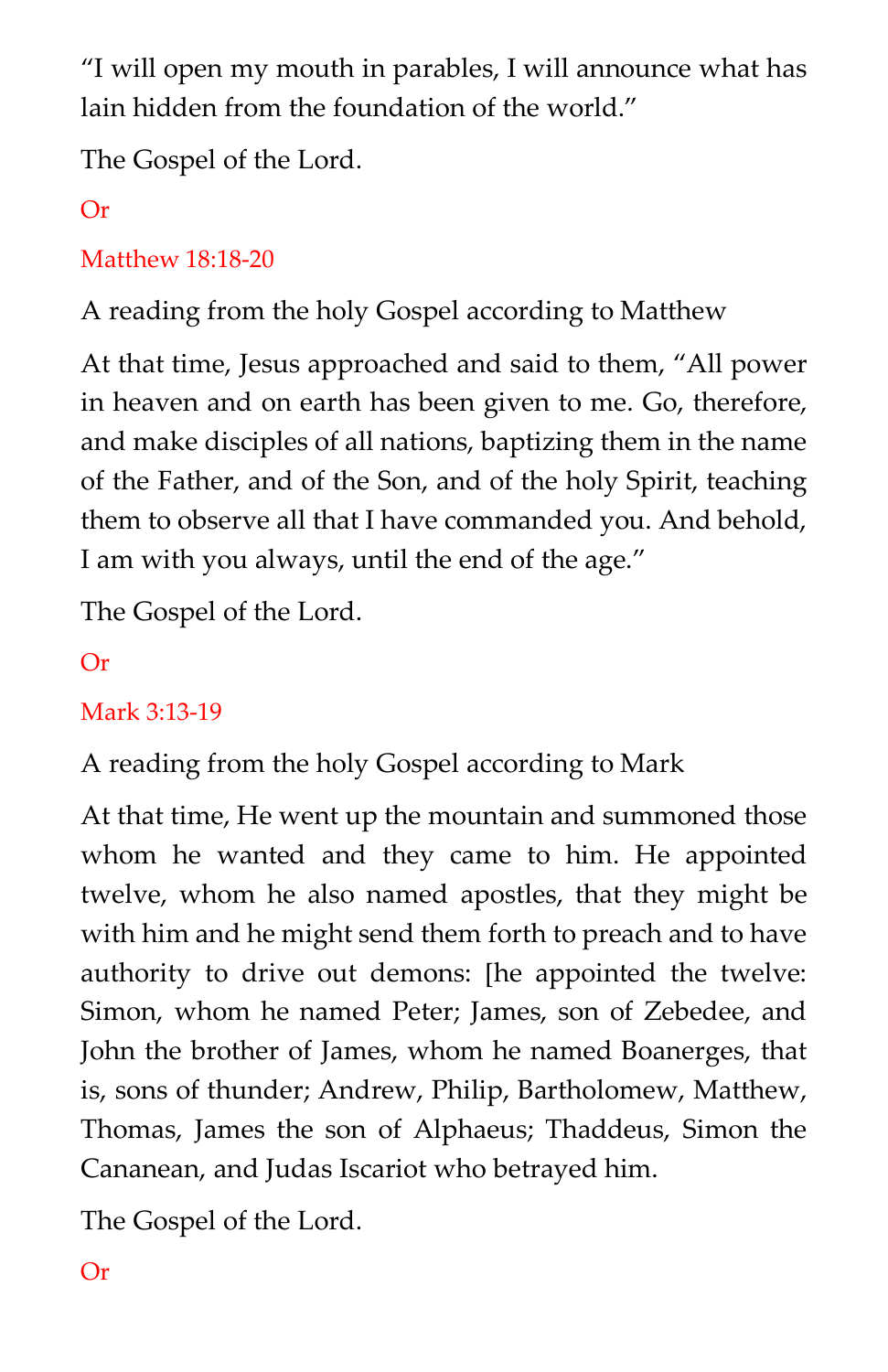#### Luke 1:28-38

# A reading from the holy Gospel according to Luke

In those days the angel came to her and said, "Hail, favored one! The Lord is with you." But she was greatly troubled at what was said and pondered what sort of greeting this might be. Then the angel said to her, "Do not be afraid, Mary, for you have found favor with God. Behold, you will conceive in your womb and bear a son, and you shall name him Jesus. He will be great and will be called Son of the Most High, and the Lord God will give him the throne of David his father, and he will rule over the house of Jacob forever, and of his kingdom there will be no end." But Mary said to the angel, "How can this be, since I have no relations with a man?" And the angel said to her in reply, "The holy Spirit will come upon you, and the power of the Most High will overshadow you. Therefore the child to be born will be called holy, the Son of God. And behold, Elizabeth, your relative, has also conceived a son in her old age, and this is the sixth month for her who was called barren; for nothing will be impossible for God." Mary said, "Behold, I am the handmaid of the Lord. May it be done to me according to your word." Then the angel departed from her.

The Gospel of the Lord.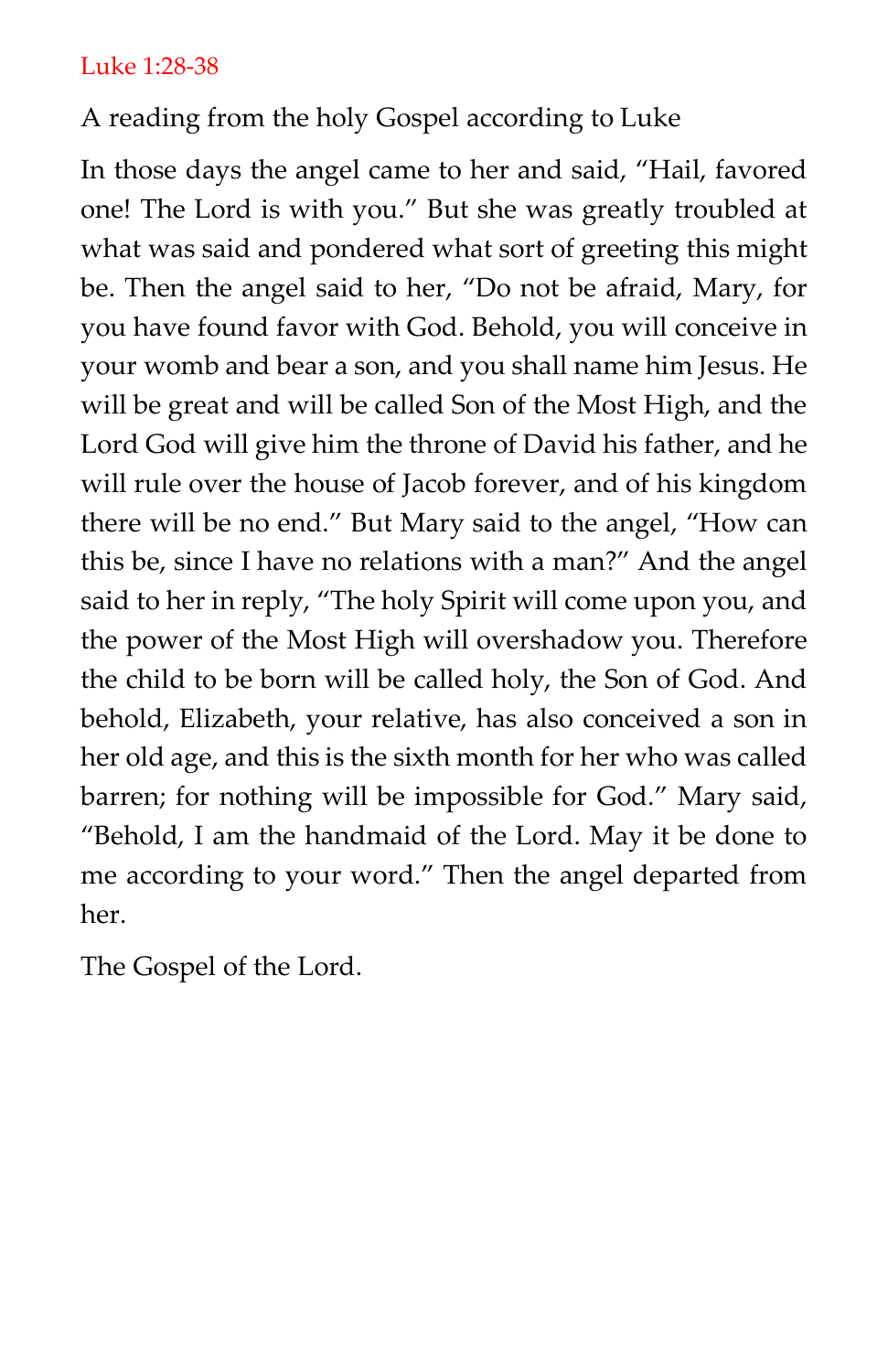# Luke 10:1-9

A reading from the holy Gospel according to Luke

At that time, the Lord appointed seventy-two others whom he sent ahead of him in pairs to every town and place he intended to visit. He said to them, "The harvest is abundant but the laborers are few; so ask the master of the harvest to send out laborers for his harvest. Go on your way; behold, I am sending you like lambs among wolves. Carry no money bag, no sack, no sandals; and greet no one along the way. Into whatever house you enter, first say, 'Peace to this household.' If a peaceful person lives there, your peace will rest on him; but if not, it will return to you. Stay in the same house and eat and drink what is offered to you, for the laborer deserves his payment. Do not move about from one house to another. Whatever town you enter and they welcome you, eat what is set before you, cure the sick in it and say to them, 'The kingdom of God is at hand for you.'"

The Gospel of the Lord.

#### Or

#### John 14:1-14

A reading from the holy Gospel according to John

At that time, Jesus said to his disciples:

"Do not let your hearts be troubled. You have faith in God; have faith also in me. In my Father's house there are many dwelling places. If there were not, would I have told you that I am going to prepare a place for you? And if I go and prepare a place for you, I will come back again and take you to myself, so that where I am you also may be. Where I am going you

#### Or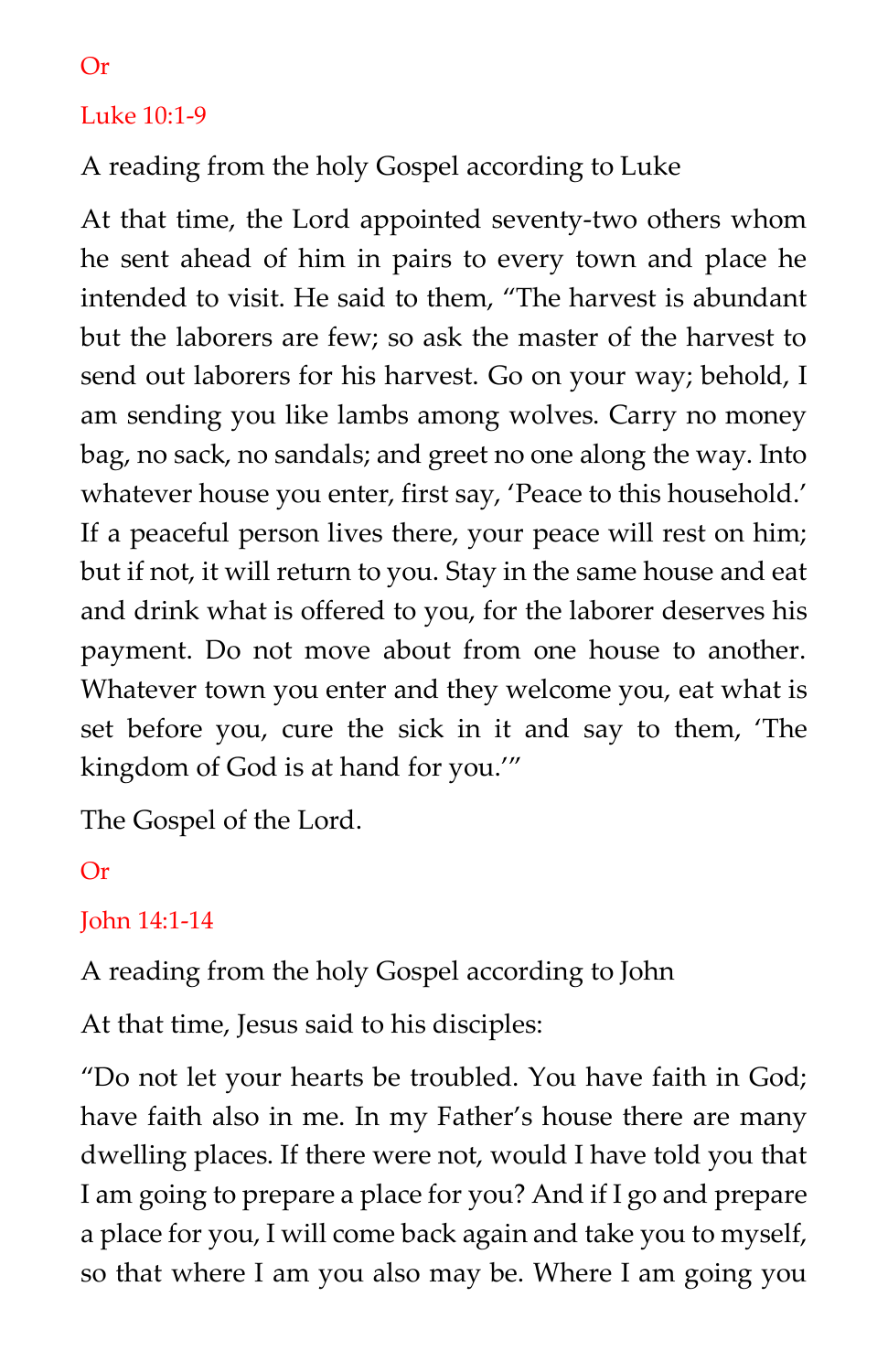know the way." Thomas said to him, "Master, we do not know where you are going; how can we know the way?" Jesus said to him, "I am the way and the truth and the life. No one comes to the Father except through me. If you know me, then you will also know my Father. From now on you do know him and have seen him." Philip said to him, "Master, show us the Father, and that will be enough for us." Jesus said to him, "Have I been with you for so long a time and you still do not know me, Philip? Whoever has seen me has seen the Father. How can you say, 'Show us the Father'? Do you not believe that I am in the Father and the Father is in me? The words that I speak to you I do not speak on my own. The Father who dwells in me is doing his works. Believe me that I am in the Father and the Father is in me, or else, believe because of the works themselves. Amen, amen, I say to you, whoever believes in me will do the works that I do, and will do greater ones than these, because I am going to the Father. And whatever you ask in my name, I will do, so that the Father may be glorified in the Son. If you ask anything of me in my name, I will do it."

The Gospel of the Lord.